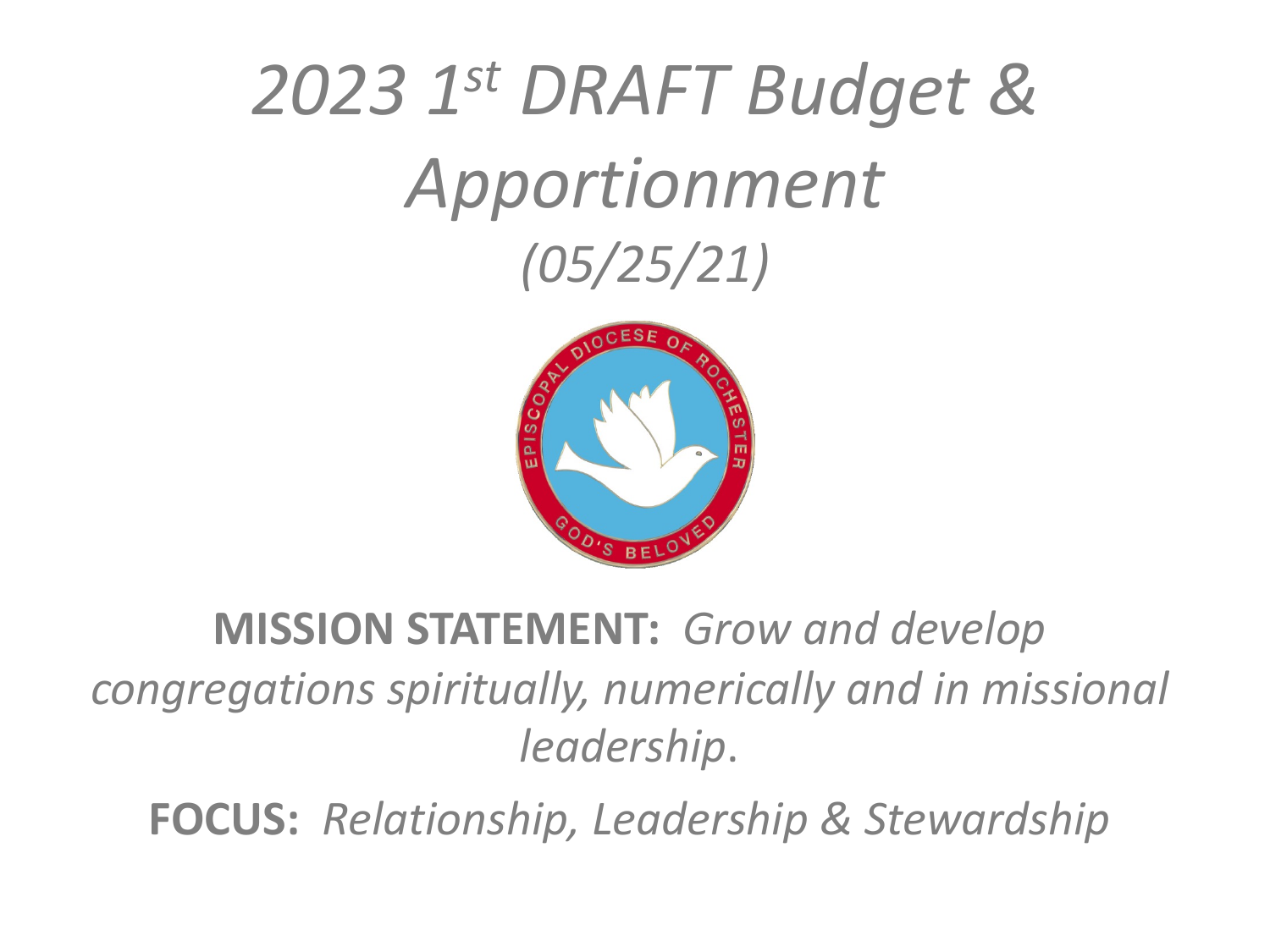# Budgetary Role of Diocesan Council

#### **Delegates to Diocesan Convention elect Council members to:**

- Establish Apportionment
- Develop the annual Operating Budget
- Oversee expenditures and receipts

*Council is chaired by the Bishop, and an elected Vice-Chair, and supported by Diocesan Staff, Treasurers & Chancellors*

### **Committees of Council:**

- Congregational Development Partnership (CDP)
- Mission Partnership Committee (MPC)
- *Budget Committee*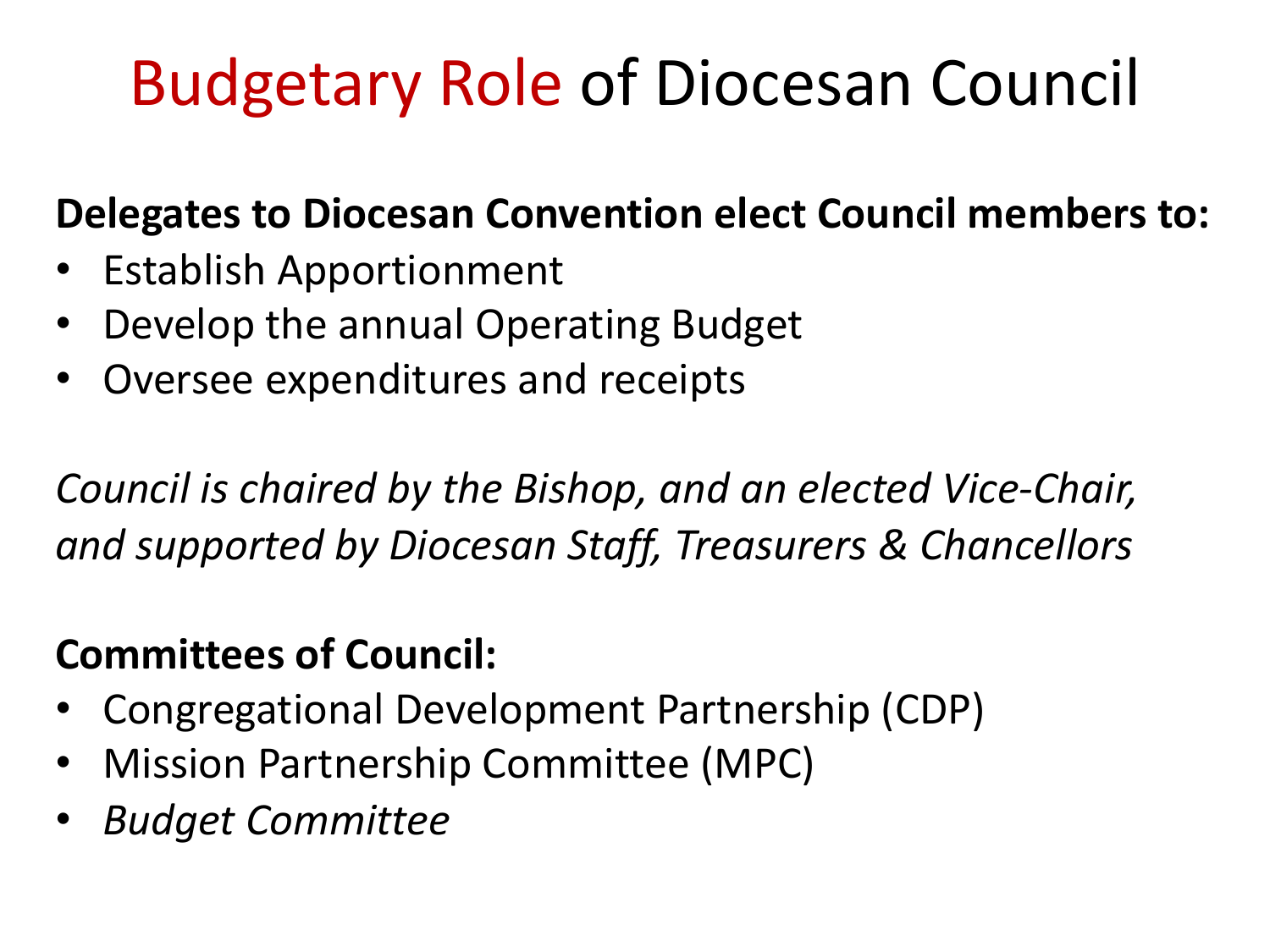# Budget Committee of Diocesan Council

#### **Members:**

- Peter Barker, St. Thomas', Rochester
- Roxanne Gaylord, St. Thomas', Bath
- Elizabeth Harden, St. Luke's, Brockport
- Keith Patterson, St. Luke & St. Simon Cyrene, Rochester
- Eric Thompson, *Chair*, St. Peter's, Dansville
- Bob Wilcox, St. Michael's, Geneseo
- *Lyn Omphroy, Treasurer of the Diocese*
- *Donna Rea, Diocesan Accountant*
- *Todd Rubiano, CFO*

#### **Role:**

• Monitor, analyze and recommend apportionment and budget plans to Council that are aligned with our Diocesan Mission and areas of focus.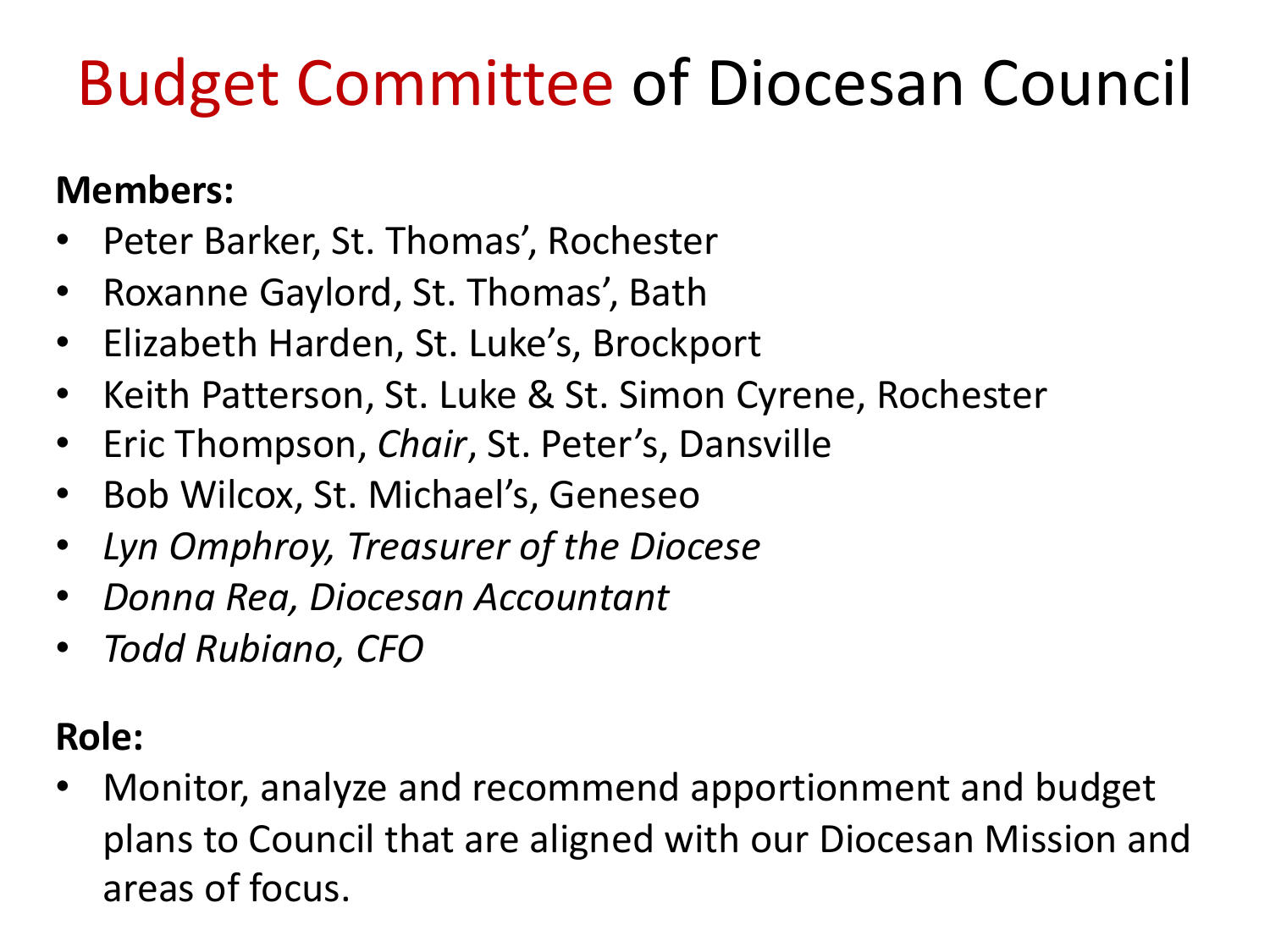# Diocesan Budget: Process

**JAN** - Review preliminary 2021 results. Begin to consider budget topics/issues for 2022 and 2023.

**FEB** - Review 2021 results, any changes for 2022 & 3-YR baseline budget projections (2023 – 2025). Committees & staff begin developing 2023 budgets (CDP, MPC, Budget & Others).

**MAR** *–* Joint Steering meeting with *Trustees (03/3/22).*  Preliminary approval of 2023 draw by *Trustees (3/26/22) .* Begin review of apportionment and discuss spending priorities.

**APR** - Review Q1 2022 performance. Finalize 2023 apportionment vs. spending priorities.

**MAY -** Approve and distribute 1st DRAFT 2023 Budget, apportionment and communications plan by *(5/27/22).*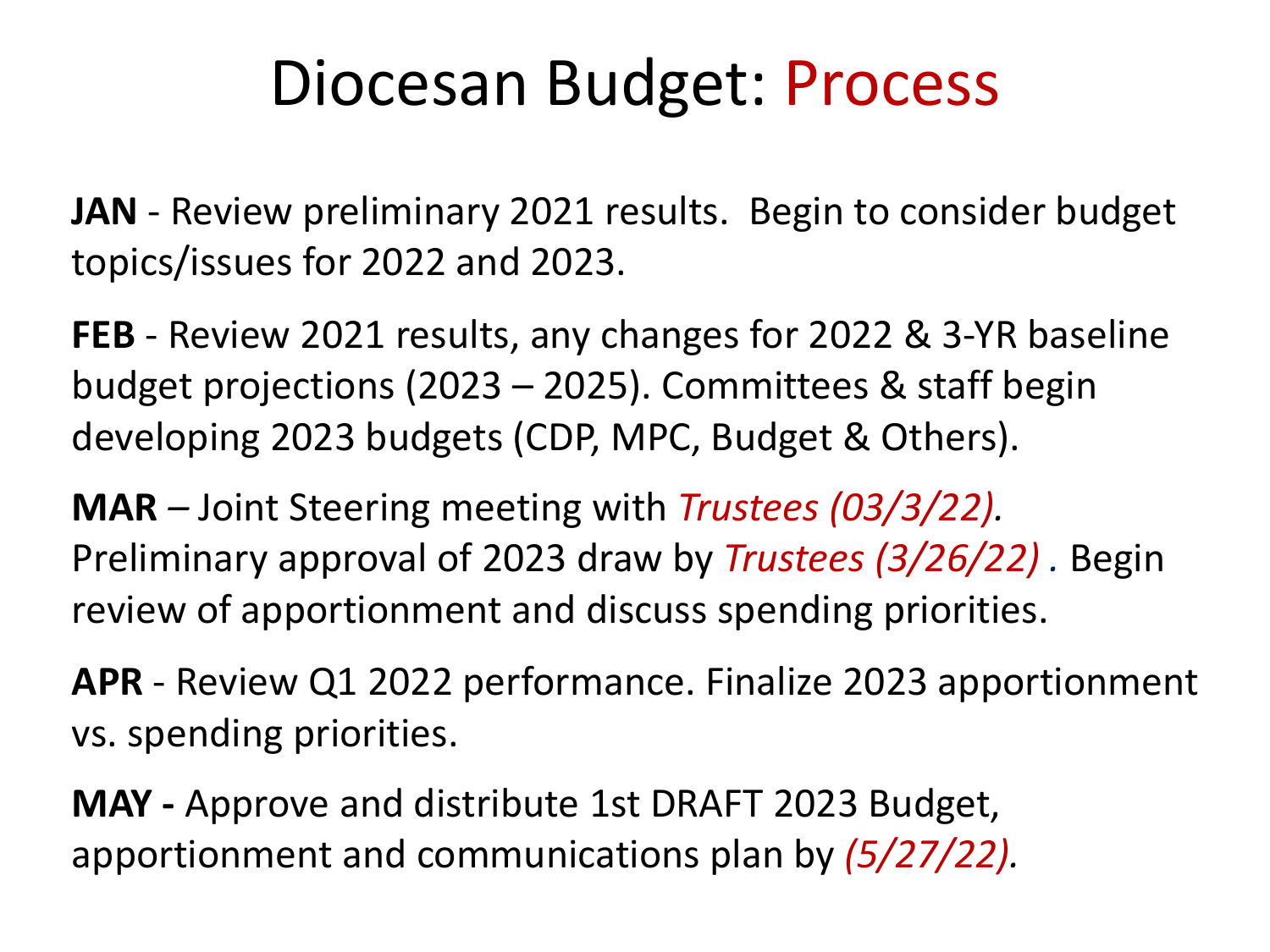# Diocesan Council Budget: Process

**JUN** - Gather feedback via online forum *(6/8/22).* 

- **JUL**  Develop 2nd DRAFT Budget, if needed.
- **AUG -** Review feedback and integrate changes.
- **SEP**  Joint Steering meeting with *Trustees (9/1/22). Trustees* finalize 2023 Draw *(9/7/22).* Council review & approve PROPOSED 2023 Budget & Apportionment *(9/20/22).*
- *Pre-Convention Meeting: Online gathering (TBD).*
- **OCT** Review current budget performance. Present 2023 budget at Convention *(TBD).*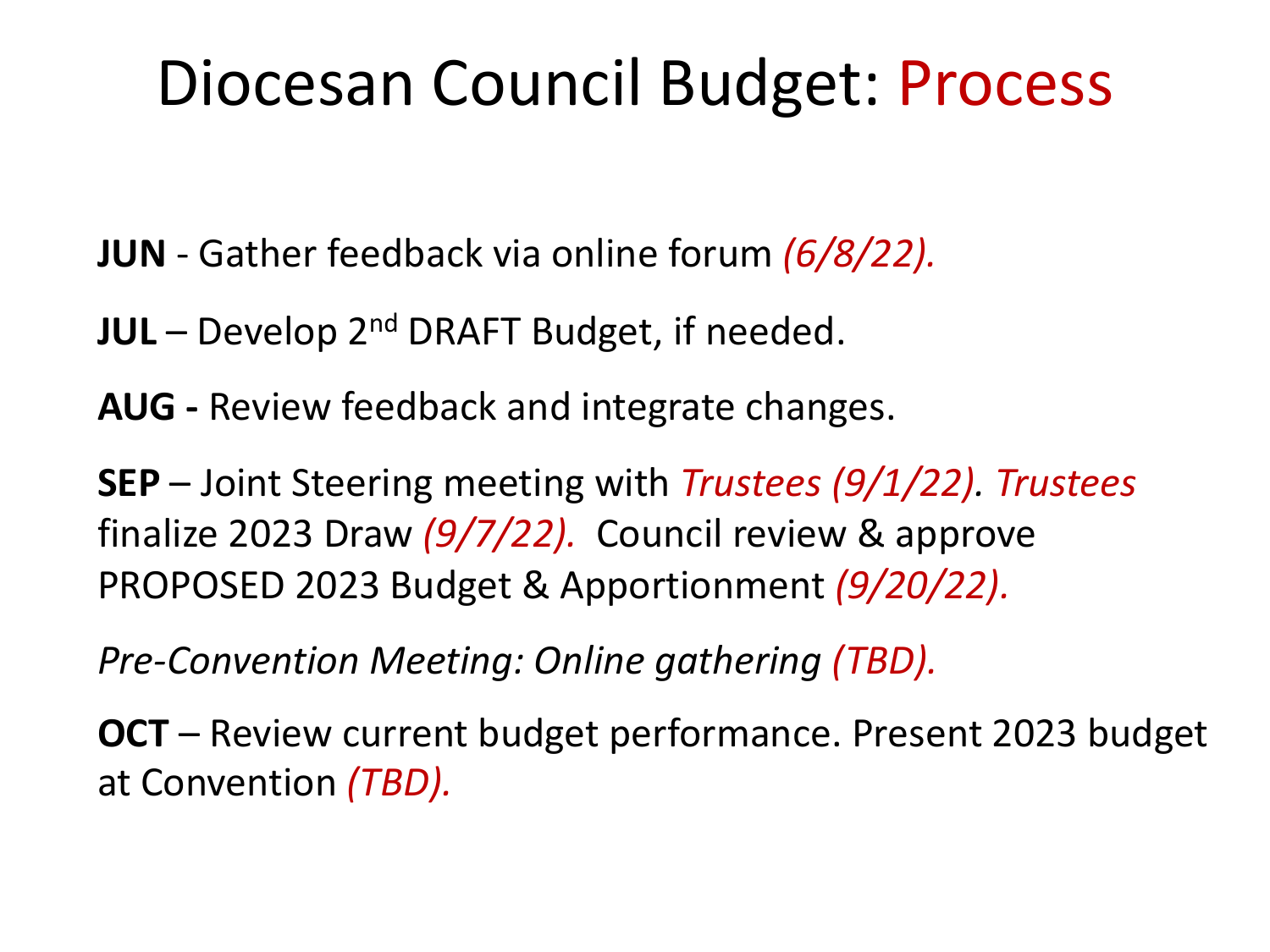## 2022 Apportionment (Exhibit #1) 10% Rate up to \$150K Operating Income



**(29) churches (63%) with Operating Income < \$150K**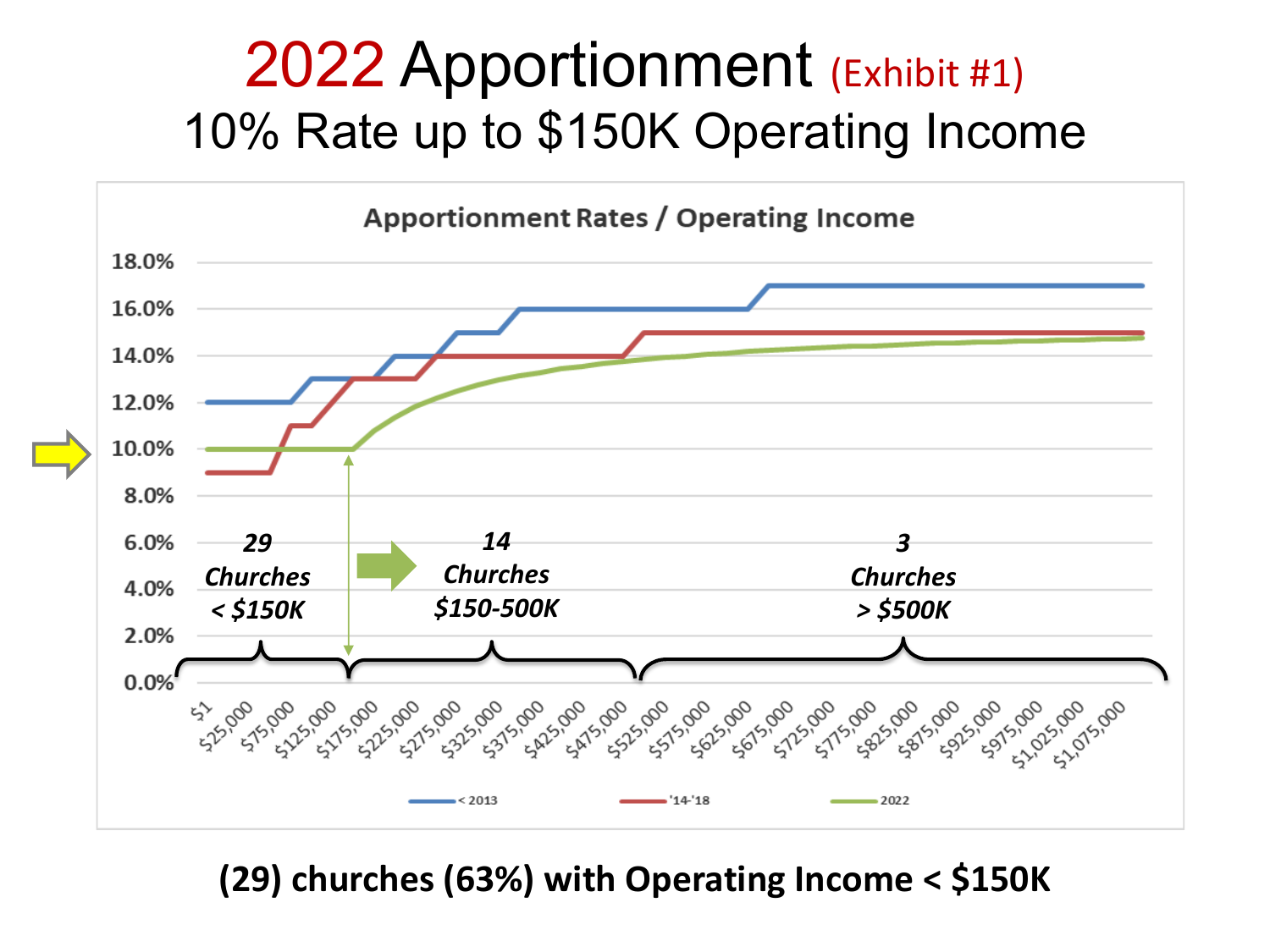# 2023 Apportionment Formula (Exhibit #2)

*Based on Parish Normal Operating Income (NOI):*

- **10%** of the first **\$160,000** of operating income
- And 15.5% of income > \$160,000
- Apply a 3% "*cap & floor*", to limit annual increases/decreases
- Apply a "*Cap on Effective Rate*" (= Formula Rate + 3% pts.)

*Expanding the 10% rate range to \$160,000 and maintaining both sets of "caps", results in 2023 Apportionment of ~ \$992,163 (up 0.5% vs. ~ \$986,857 in 2022).*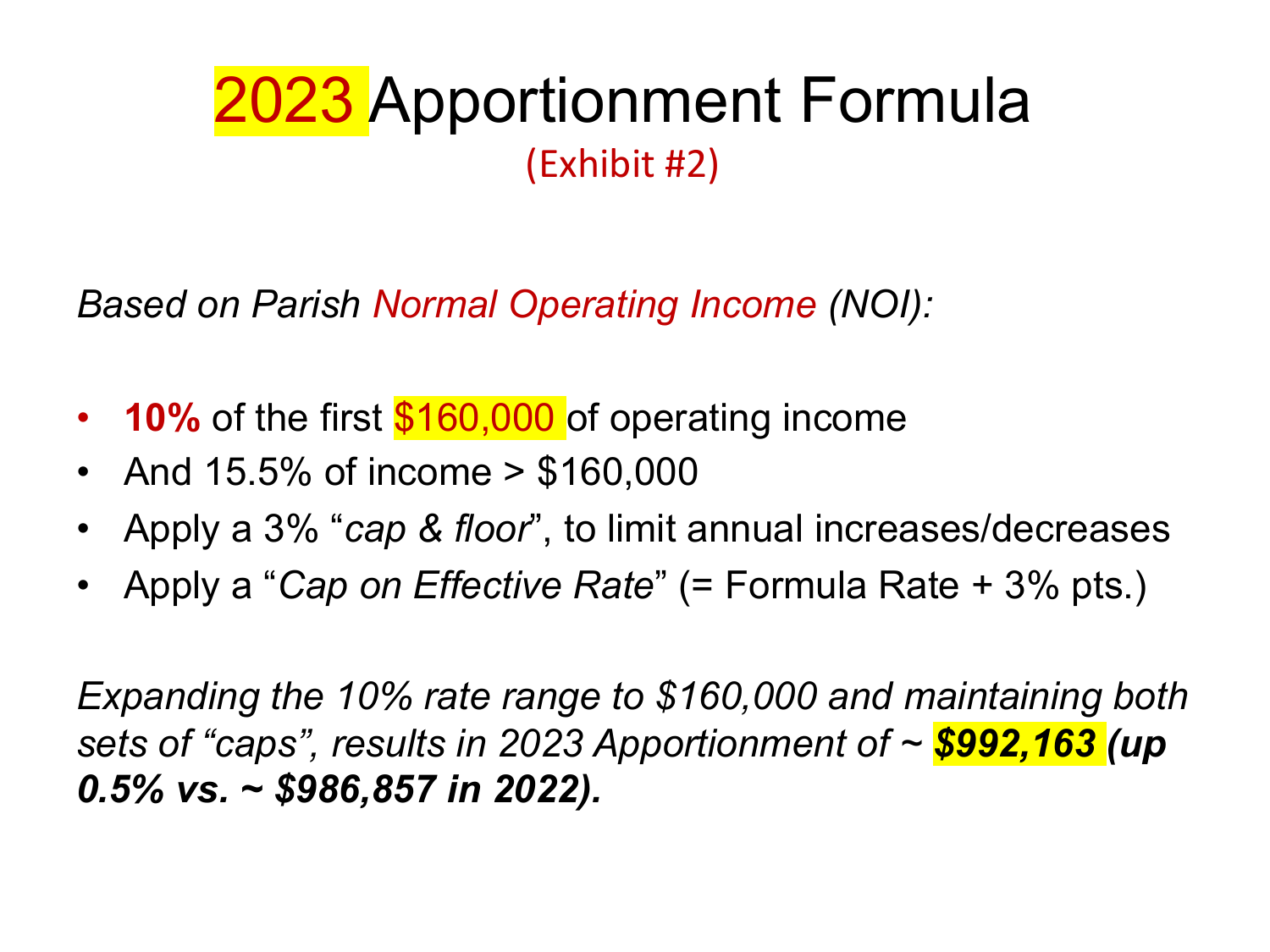# 2023 Draw from Investments (Exhibit #3)

| Year End Audit Data thru 2020 (\$ M.'s) |         |         |            |            |         |           |         |         |
|-----------------------------------------|---------|---------|------------|------------|---------|-----------|---------|---------|
| Adjusted for FHFO & Non-Op. Exp.        |         |         | <b>YEE</b> | Est.       |         | Projected |         |         |
|                                         | 2019    | 2020    | 2021       | 2022       | 2023    | 2024      | 2025    |         |
|                                         |         |         |            |            |         |           |         |         |
| Apportionment                           | \$1.015 | \$0.968 | \$1.013    | 0.987      | \$0.992 | \$0.970   | \$0.950 | $-1.1%$ |
| Draw from Investments                   | \$0.943 | \$0.863 | \$0.893    | 0.995      | \$0.978 | \$1.084   | \$1.034 |         |
| Loan Interest                           | \$0.025 | \$0.023 | \$0.023    | 0.022      | \$0.021 | \$0.021   | \$0.021 | 3.2%    |
| Other Income                            | \$0.072 | \$0.063 | \$0.103    | 0.026      | \$0.020 | \$0.030   | \$0.040 |         |
| <b>TOTAL INCOME</b>                     | \$2.054 | \$1.916 | \$2.031    | \$2.029    | \$2.011 | \$2.105   | \$2.046 |         |
|                                         |         |         |            |            |         |           |         |         |
| <b>TOTAL EXPENSE</b>                    | \$2.070 | \$2.001 | \$2.049    | \$2.029    | \$2.011 | \$2.105   | \$2.046 | $-0.2%$ |
|                                         |         |         |            |            |         |           |         |         |
| NET SURPLUS/(DEFICIT)                   | (0.015) | (0.084) | (0.018)    | 0.000      | 0.000   | 0.000     | 0.000   |         |
|                                         |         |         |            |            |         |           |         |         |
| Net Draw / Fin. Assets:                 | \$0.983 | \$0.970 | \$0.933    | \$1.017    | \$0.999 | \$1.105   | \$1.056 |         |
|                                         |         |         |            |            |         |           |         |         |
| Loans & Mortgages *                     | \$0.8\$ | \$0.8   | \$0.7      | \$0.7      | \$0.7   | \$0.7     | \$0.7   | 0.0%    |
| Cash & Investments                      | \$22.1  | \$23.1  | \$26.0     | \$26.4     | \$26.7  | \$26.9    | \$27.3  | 5.0%    |
| <b>Net Financial Assets **</b>          | \$22.9  | \$23.9  | \$26.7     | \$27.0     | \$27.4  | \$27.6    | \$27.9  |         |
|                                         |         |         |            |            |         |           |         |         |
| Trailing, Audited 5-YR Avg.             | \$19.6  | \$20.0  | \$20.5     | \$21.2     | \$22.5  | \$23.8    | \$24.7  |         |
| (% Trailing 5-YR Avg.)                  | 5.0%    | 4.8%    | 4.6%       | 4.8%       | 4.4%    | 4.6%      | 4.3%    |         |
|                                         |         |         |            |            |         |           |         |         |
| <b>Current Draw/Cash &amp; Invest.</b>  | 4.3%    | 4.1%    | 3.5%       | 3.8%       | 3.7%    | 4.1%      | 3.8%    |         |
|                                         |         |         | <b>CYE</b> | <b>PYE</b> |         |           |         |         |

• Proposed *Apportionment* of **\$992K**, combined with . . .

• *Preliminary Draw* of **\$978K***, Interest* of **\$21K and** *Other Income* of **\$20K** . . .

• Would provide preliminary funding of **\$2.011 M. for 2023**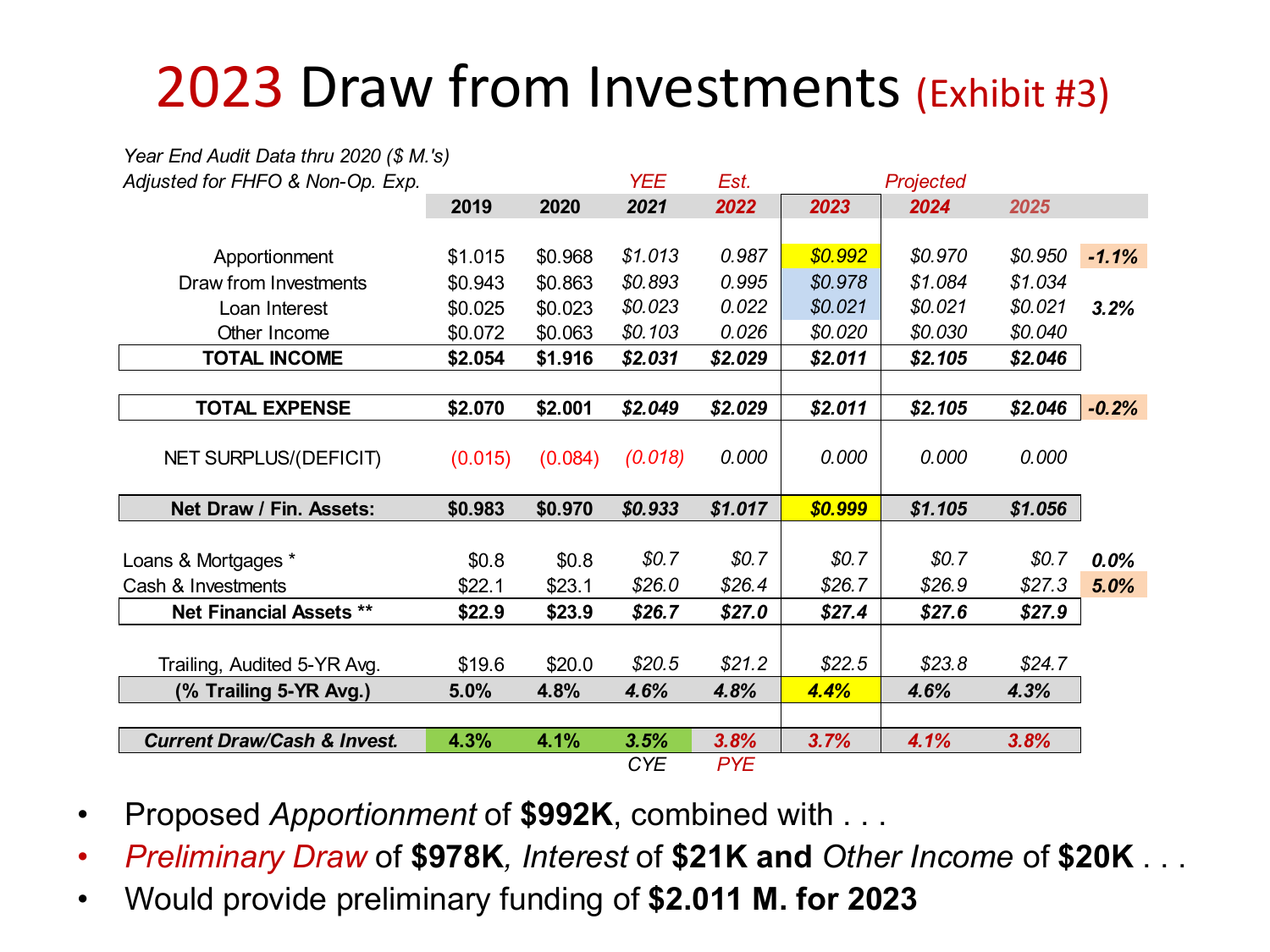# Diocesan Budget Expenditures

'09-'21 Actual, '22 YEE, '23-'25 Projected (Exhibit #4)

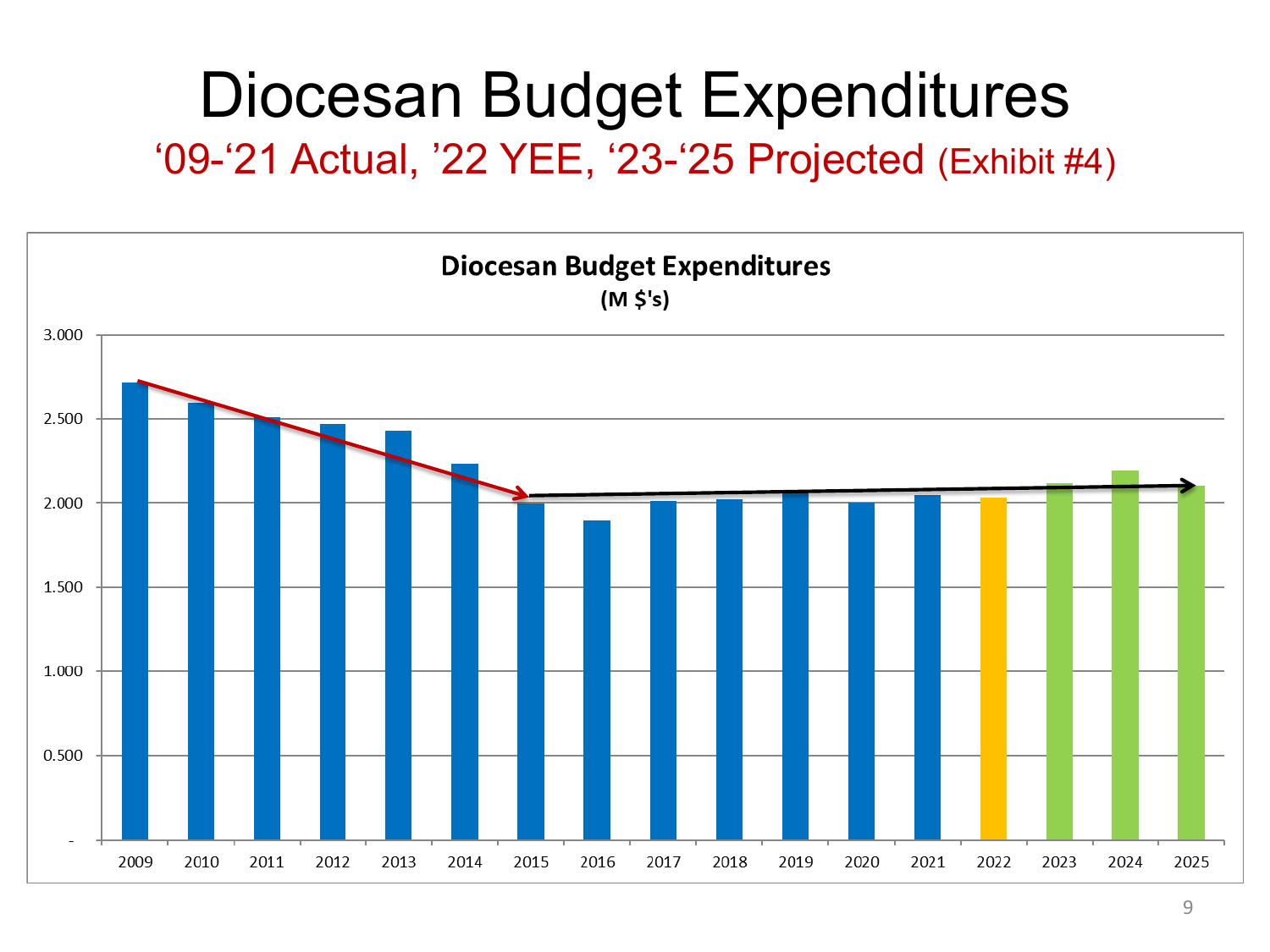## 1<sup>st</sup> DRAFT 2023 Operating Budget (Exhibit #5)



**PROGRAM:**  $\sim$  \$993,000 (CDP & Mission Grants, D&FMS, Leadership) **ADMINISTRATION:** ~ \$1,073,000 (Governance, Staff & Office Expenses) *PLUS: Non-Operating expense/draw: \$50,000 (Post-retirement Health Benefits)*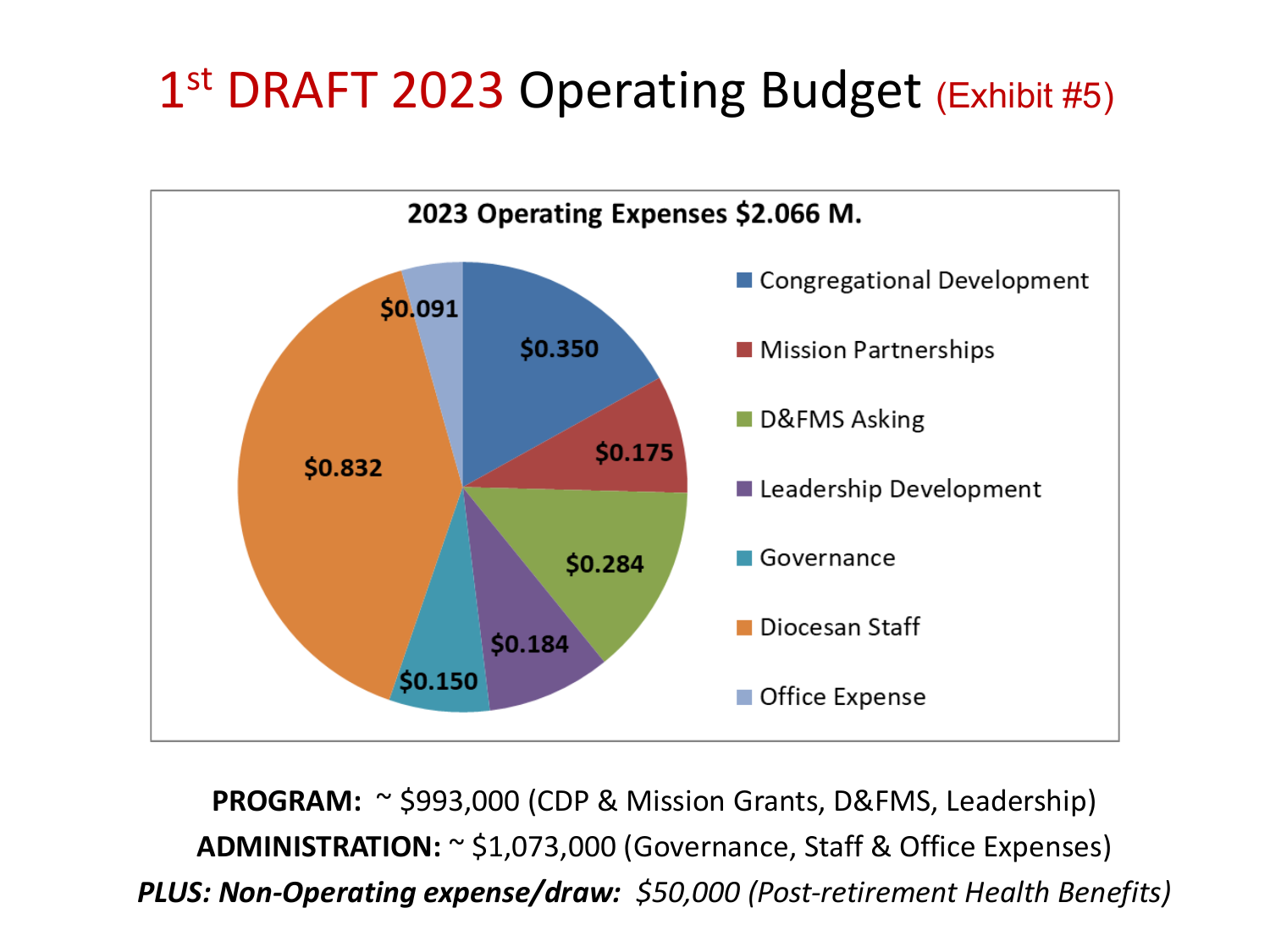## 2023 *1st DRAFT* Operating Budget (Exhibit #6)

| 2020<br>2021<br>2022<br>2023<br>2019                                                                                                         | Change vs.                  |                              |
|----------------------------------------------------------------------------------------------------------------------------------------------|-----------------------------|------------------------------|
| <b>Final</b><br><b>Final</b><br><b>Final</b><br><b>Budget</b><br><b>Budget</b>                                                               | (%)<br><b>Budget</b>        | <b>Notes</b>                 |
|                                                                                                                                              |                             |                              |
| \$1,014,640<br>\$967,640<br>\$1,012,989<br>\$990,112<br>\$992,163<br><b>Apportionment</b>                                                    | \$2,051<br>$0\%$            |                              |
| <b>Draw from Investments</b><br>\$918,154<br>\$836,819<br>\$866,146<br>\$988,000<br>\$949,300                                                | $-4%$<br>(\$38,700)         | <b>PRELIM Draw</b>           |
| \$60,711<br>\$61,531<br>\$102,713<br><b>Other Income</b><br>\$65,000<br>\$20,000                                                             | (\$45,000)<br>$-69%$        | <b>ABA/Deaf Ministry TBD</b> |
|                                                                                                                                              |                             |                              |
| \$1,993,505<br>\$1,865,990<br>\$1,981,848<br>\$2,043,112<br>\$1,961,463<br><b>Total Operating Income</b>                                     | (\$81,649)<br>$-4%$         | <b>ABA/Deaf Ministry</b>     |
|                                                                                                                                              |                             |                              |
| \$350,000<br><b>Congregational Development</b><br>\$269,908<br>\$278,950<br>\$312,150<br>\$305,000                                           | \$45,000<br><b>15%</b>      | <b>Participation +20%</b>    |
|                                                                                                                                              |                             |                              |
| <b>Mission Partnerships</b><br>\$163,880<br>\$176,150<br>\$166,825<br>\$175,000<br>\$175,000                                                 | \$0<br>0%                   | <b>ALL Grants TBD</b>        |
|                                                                                                                                              |                             |                              |
| <b>D&amp;FMS Contribution</b><br>\$269,150<br>\$287,814<br>\$286,522<br>\$266,457<br>\$283,700                                               | 6%<br>\$17,243              | <b>Increased income 2021</b> |
|                                                                                                                                              |                             |                              |
| \$238,614<br>\$263,616<br>\$184,350<br><b>Leadership Development</b><br>\$186,319<br>\$285,850                                               | (\$101,500)<br>$-36%$       | <b>Deaf Ministry</b>         |
|                                                                                                                                              |                             |                              |
| \$89,653<br>\$93,732<br>\$101,000<br>\$149,500<br>\$109,945<br><b>Governance</b>                                                             | \$48,500<br>48%             | <b>Bishop Transition</b>     |
|                                                                                                                                              |                             |                              |
| \$562,345<br>Diocesan Staff - Salaries<br>\$615,408<br>\$555,188<br>\$579,105<br>\$608,034                                                   | \$28,929<br>5%              | Est. 5% increase             |
| Diocesan Staff - Benefits<br>\$216,965<br>\$216,687<br>\$242,513<br>\$234,700<br>\$208,300                                                   | $-11%$<br>(\$26,400)        | Est. 4% increase             |
| \$43,701<br>\$5,130<br>\$5,232<br>\$9,000<br>\$16,000<br>Diocesan Staff - Expense                                                            | 78%<br>\$7,000              | Increased travel             |
| <b>Diocesan Staff</b><br>\$901,622<br>\$777,283<br>\$784,264<br>\$822,805<br>\$832,334                                                       | 1%<br>\$9,529               | <b>TBD</b>                   |
|                                                                                                                                              |                             |                              |
| \$81,025<br>\$83,163<br><b>Office Expense</b><br>\$88,118<br>\$87,000<br>\$91,000                                                            | 5%<br>\$4,000               | <b>Rent &amp; IT</b>         |
|                                                                                                                                              |                             |                              |
| \$1,990,272<br>\$2,043,112<br><b>Total Operating Expense</b><br>\$1,988,942<br>\$1,929,489<br>\$2,065,884                                    | \$22,773<br>1%              |                              |
|                                                                                                                                              |                             |                              |
| (\$104,421)<br>\$0<br><b>Operating Surplus/Deficit</b><br>\$4,562<br>(\$63,499)<br>(\$8,424)                                                 |                             |                              |
| \$53,675<br>\$49,475<br>\$55,000                                                                                                             | $($ \$5.000)                |                              |
| Non-operating Draw.<br>\$55,726<br>\$50,000<br>\$55,000<br>\$50,000<br><b>Non-operating Expenditures</b><br>\$55,726<br>\$71,346<br>\$58,615 | $-9%$<br>$-9%$<br>(\$5,000) | Post-Ret. Health Benefits    |
|                                                                                                                                              |                             |                              |
| \$2,000,835<br>\$2,048,887<br>\$2,098,112<br>\$2,115,884<br><b>TOTAL EXPENDITURES</b><br>\$2,044,668                                         | \$17,773<br>1%              |                              |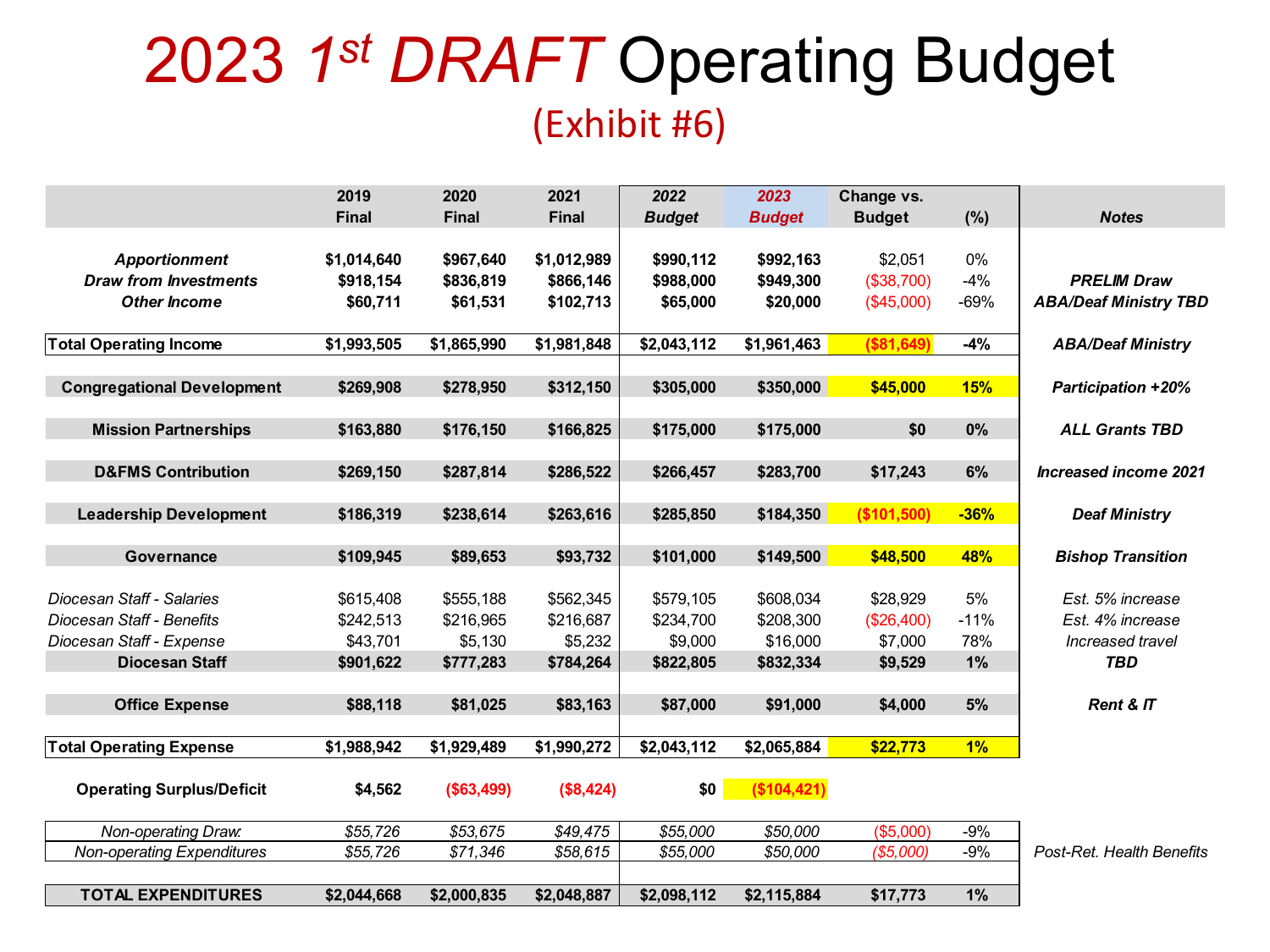# Budget Detail: EXHIBITS # 7-11 & Staffing Detail: EXHIBITS S1-S6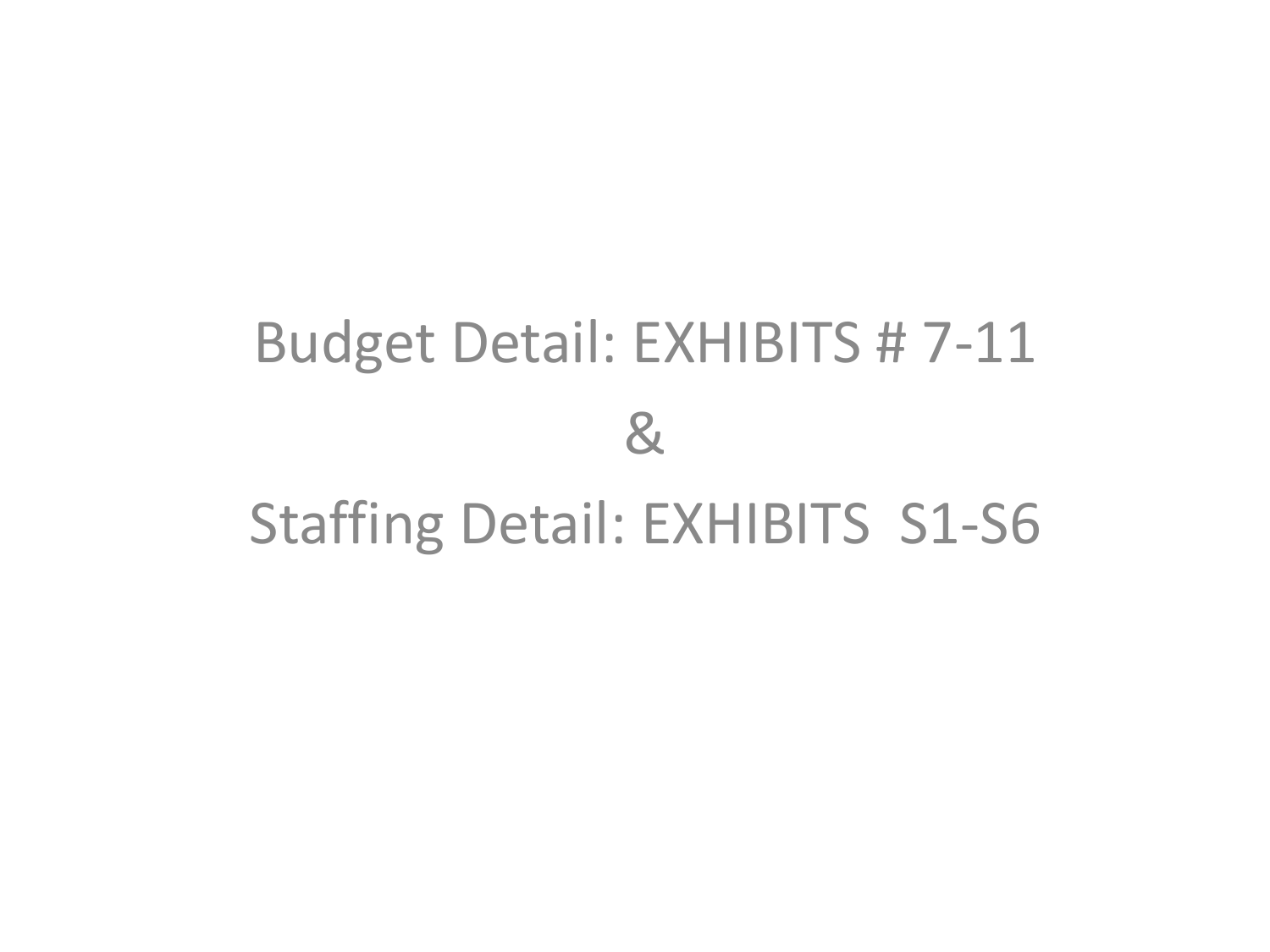### 2023 1st DRAFT Budget (Exhibit # 7) *Congregational Development & Mission Partnership*

|                                             | 2021         | 2022          | 2023          | Change vs.    |         |                           |
|---------------------------------------------|--------------|---------------|---------------|---------------|---------|---------------------------|
|                                             | <b>Final</b> | <b>Budget</b> | <b>Budget</b> | <b>Budget</b> | (%)     | <b>Notes</b>              |
|                                             |              |               |               |               |         |                           |
| <b>Unallocated CDP Grants</b>               |              | \$19,304      | \$350,000     | \$330,696     | 1713%   | <b>ALL Grants TBD</b>     |
| St. George's, Hilton 2012 CDG               | \$30,000     | \$36,000      |               | (\$36,000)    | $-100%$ |                           |
| Ascension Rochester, CDG                    | \$7,000      | \$27,000      |               | (\$27,000)    | $-100%$ |                           |
| <b>Corning Christ Church</b>                | \$22,400     | \$23,696      |               | (\$23,696)    | $-100%$ |                           |
| 2 Saints Rochester - CDG                    | \$30,000     | \$22,000      |               | (\$22,000)    | $-100%$ |                           |
| St. Peter's, Henrietta - CDP                | \$20,000     | \$20,000      |               | $(\$20,000)$  | $-100%$ |                           |
| Addison Church of the Redeemer              | \$20,000     | \$20,000      |               | $(\$20,000)$  | $-100%$ |                           |
| Epiphany, Gates CDP                         | \$22,000     | \$20,000      |               | (\$20,000)    | $-100%$ |                           |
| Grace, Scottsville CDP                      | \$15,000     | \$17,000      |               | (\$17,000)    | $-100%$ |                           |
| South Wedge Mission CDP                     | \$15,000     | \$15,000      |               | (\$15,000)    | $-100%$ |                           |
| St. Luke's, Brockport CDG                   | \$15,000     | \$13,000      |               | (\$13,000)    | $-100%$ |                           |
| St. Mark's & St. John's, Rochester CDG      | \$13,000     | \$13,000      |               | (\$13,000)    | $-100%$ |                           |
| St. Andrew's, Caledonia CDP                 | \$12,000     | \$13,000      |               | (\$13,000)    | $-100%$ |                           |
| Christ Church Rochester CDG                 | \$12,000     | \$12,000      |               | (\$12,000)    | $-100%$ |                           |
| St. John's Honeoye Falls - CDG              | \$15,000     | \$12,000      |               | (\$12,000)    | $-100%$ |                           |
| Geneseo, St. Michael's CDG                  | \$15,000     | \$12,000      |               | (\$12,000)    | $-100%$ |                           |
| Palmyra CDP                                 | \$10,000     | \$10,000      |               | (\$10,000)    | $-100%$ |                           |
| St. John's, Catharine CDP                   | \$18,750     |               |               | \$0           |         |                           |
| <b>Watkins Glen St James</b>                | \$9,000      |               |               | \$0           |         |                           |
| Zion, Avon CDP                              | \$6,000      |               |               | \$0           |         |                           |
| St. John's, Sodus CDG                       | \$5,000      |               |               | \$0           |         |                           |
| <b>Congregational Development</b>           | \$312,150    | \$305,000     | \$350,000     | \$45,000      | 15%     | <b>Participation +20%</b> |
|                                             |              |               |               |               |         |                           |
| Parish Grants - Unallocated                 |              |               | \$67,500      | \$67,500      | #DIV/0! | <b>TBD</b>                |
| <b>Outside Partner Grants - Unallocated</b> |              |               | \$67,500      | \$67,500      | #DIV/0! | <b>TBD</b>                |
| <b>Monroe District Grants</b>               | \$5,000      | \$5,000       | \$5,000       | \$0           | $0\%$   |                           |
| <b>Northeast District Grants</b>            | \$5,000      | \$5,000       | \$5,000       | \$0           | $0\%$   |                           |
| <b>Rochester District Grants</b>            | \$5,000      | \$5,000       | \$5,000       | \$0           | $0\%$   |                           |
| <b>Southeast District Grants</b>            | \$5,000      | \$5,000       | \$5,000       | \$0           | $0\%$   |                           |
| <b>Southwest District Grants</b>            | \$5,000      | \$5,000       | \$5,000       | \$0           | $0\%$   |                           |
| Global Mission - Sustainable Develop.       | \$15,000     | \$15,000      | \$15,000      | \$0           | 0%      | <b>TBD</b>                |
| <b>Mission Partnerships</b>                 | \$166,825    | \$175,000     | \$175,000     | \$0           | 0%      | <b>ALL Grants TBD</b>     |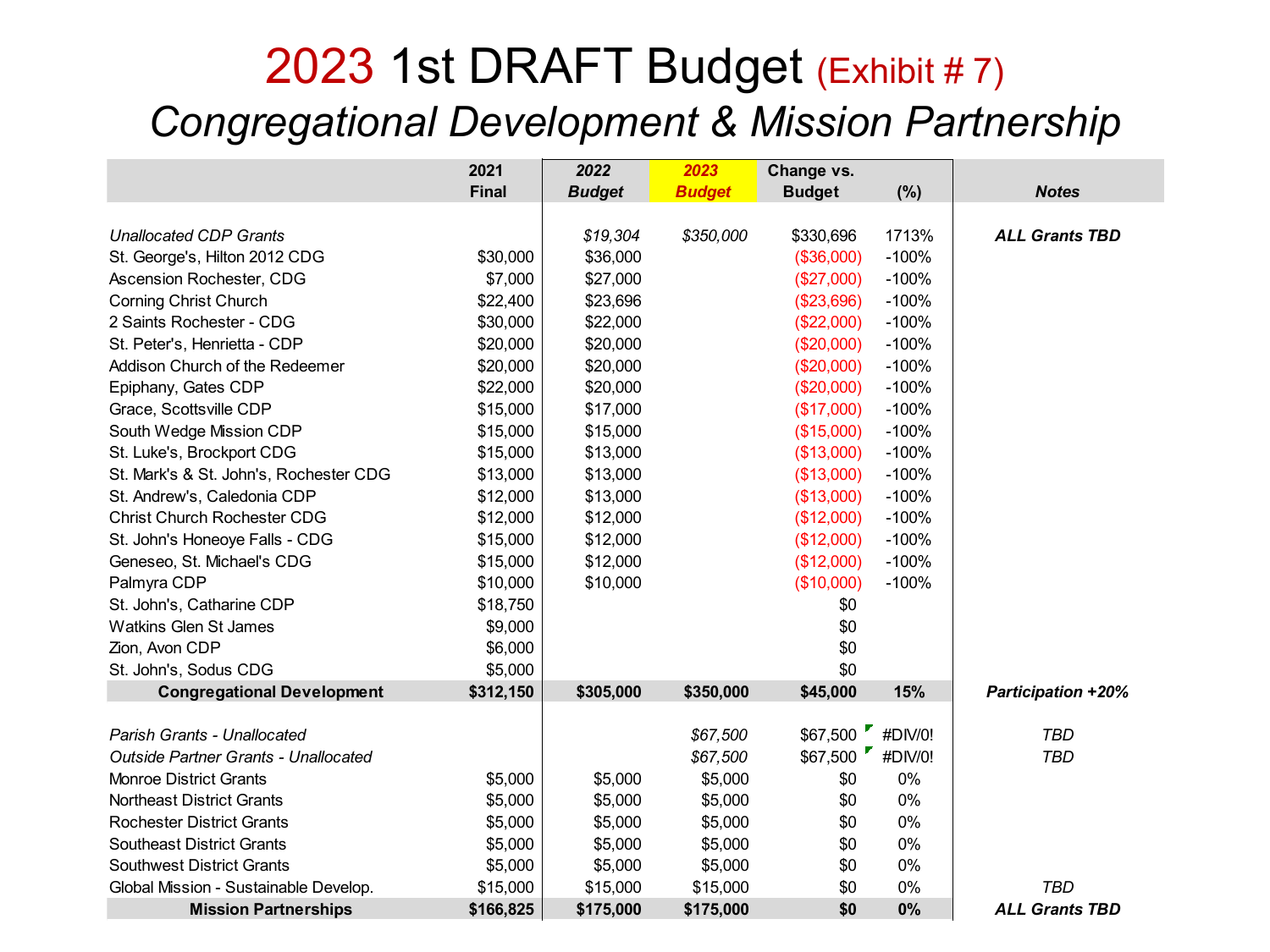#### 2023 1st DRAFT Budget (Exhibit # 8) *Mission Partnership (Outside Partners)*

|                                         | 2021         | 2022          | 2023          | Change vs.    |          |                                   |
|-----------------------------------------|--------------|---------------|---------------|---------------|----------|-----------------------------------|
|                                         | <b>Final</b> | <b>Budget</b> | <b>Budget</b> | <b>Budget</b> | $(\% )$  | <b>Notes</b>                      |
|                                         |              |               |               |               |          |                                   |
| Episcopal Senior Life - CHAPLAIN        | \$8,000      | \$8,000       |               | (\$8,000)     | $-100%$  | <b>Outside Partner Grant 2022</b> |
| Sew Green                               | \$6,800      | \$7,600       |               | (\$7,600)     | $-100%$  | <b>Outside Partner Grant 2022</b> |
| <b>REACH Advocacy</b>                   | \$8,000      | \$7,500       |               | (\$7,500)     | $-100%$  | <b>Outside Partner Grant 2022</b> |
| Campaign D Inc                          | \$7,200      | \$7,000       |               | (\$7,000)     | $-100\%$ | <b>Outside Partner Grant 2022</b> |
| Summer LEAP (GRSLA)                     | \$7,200      | \$7,000       |               | (\$7,000)     | $-100%$  | <b>Outside Partner Grant 2022</b> |
| Angelica Community Radio                |              | \$6,800       |               | (\$6,800)     | $-100%$  | <b>Outside Partner Grant 2022</b> |
| Family Promise of Ontario Cty           | \$8,000      | \$6,000       |               | (\$6,000)     | $-100%$  | <b>Outside Partner Grant 2022</b> |
| <b>RMM</b> - Justice for Farmworkers    | \$5,000      | \$5,000       |               | (\$5,000)     | $-100%$  | <b>Outside Partner Grant 2022</b> |
| <b>RESOLVE of Rochester</b>             | \$250        | \$5,000       |               | (\$5,000)     | $-100%$  | <b>Outside Partner Grant 2022</b> |
| Meal and More                           | \$350        | \$4,500       |               | (\$4,500)     | $-100%$  | <b>Outside Partner Grant 2022</b> |
| Literacy Volunteers - Yates/Ontario     | \$4,500      | \$4,500       |               | (\$4,500)     | $-100%$  | <b>Outside Partner Grant 2022</b> |
| <b>RAIHN</b>                            | \$5,000      | \$4,000       |               | (\$4,000)     | $-100%$  | <b>Outside Partner Grant 2022</b> |
| Genesee Area Campus Ministry - CHAPLAIN | \$3,500      | \$3,500       |               | (\$3,500)     | $-100%$  | <b>Outside Partner Grant 2022</b> |
| St. Peter's, Geneva Arts Academy        | \$1,500      | \$3,000       |               | (\$3,000)     | $-100%$  | <b>Outside Partner Grant 2022</b> |
| Catholic Charities of Steuben, Bath     | \$100        | \$3,000       |               | (\$3,000)     | $-100%$  | <b>Outside Partner Grant 2022</b> |
| <b>Cameron Community Ministries -</b>   | \$5,000      | \$3,000       |               | (\$3,000)     | $-100\%$ | <b>Outside Partner Grant 2022</b> |
| Family Promise of Wayne County          | \$6,000      |               |               | \$0           |          | <b>Outside Partner Grant 2021</b> |
| <b>Bishop Sheen Ecumenical Housing</b>  | \$1,250      |               |               | \$0           |          | <b>Outside Partner Grant 2021</b> |
| Greater Rochester Comm. of Churches     | \$2,000      |               |               | \$0           |          | <b>Outside Partner Grant 2021</b> |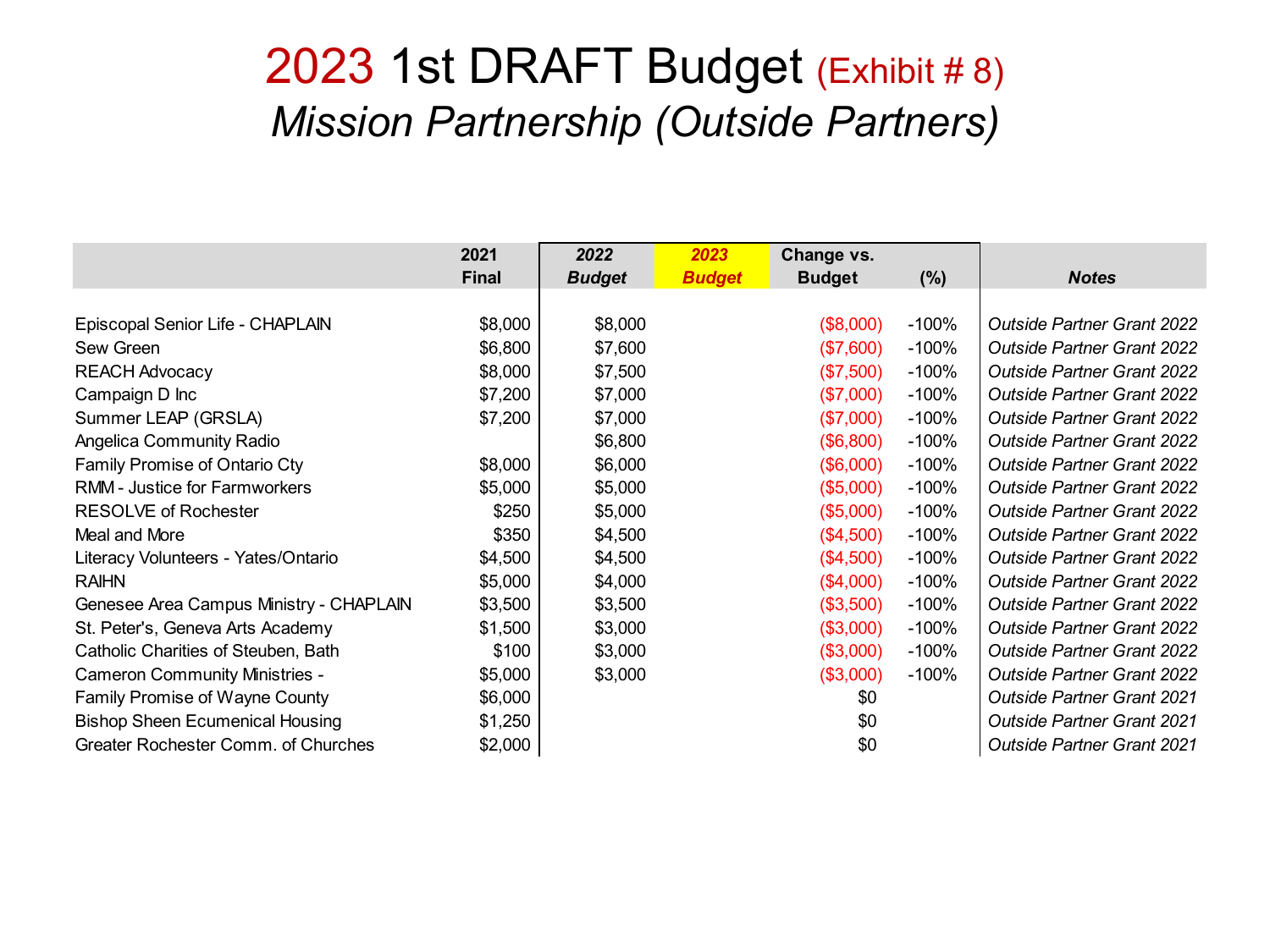#### 2023 1st DRAFT Budget (Exhibit # 9) *Mission Partnership (Parish Grants)*

|                                     | 2021         | 2022          | 2023          | Change vs.    |         |                       |
|-------------------------------------|--------------|---------------|---------------|---------------|---------|-----------------------|
|                                     | <b>Final</b> | <b>Budget</b> | <b>Budget</b> | <b>Budget</b> | (%)     | <b>Notes</b>          |
|                                     |              |               |               |               |         |                       |
| <b>COVID Mission Grants</b>         | \$24,700     | \$0           |               | \$0           |         | Parish COVID Grants   |
| Bath, Center for Youth Services     |              | \$8,000       |               | (\$8,000)     | $-100%$ | Parish Grant 2022     |
| Angelica, Growing though Sound      |              | \$7,700       |               | (\$7,700)     | $-100%$ | Parish Grant 2022     |
| St. Mark's & St. John's, Food shelf | \$5,000      | \$5,000       |               | (\$5,000)     | $-100%$ | Parish Grant 2022     |
| Fairport, Blessing Boxes            |              | \$5,000       |               | (\$5,000)     | $-100%$ | Parish Grant 2022     |
| Lyons, Grace! Hospitality           |              | \$4,700       |               | (\$4,700)     | $-100%$ | Parish Grant 2022     |
| St. Mark's & St. John's, Open House |              | \$4,500       |               | (\$4,500)     | $-100%$ | Parish Grant 2022     |
| Geneseo, Thanksgiving Peace Garden  |              | \$4,300       |               | (\$4,300)     | $-100%$ | Parish Grant 2022     |
| St. Peter's-Geneva Neighbor's Night | \$3,400      | \$3,400       |               | (\$3,400)     | $-100%$ | Parish Grant 2022     |
| Brockport, Harvest Kitchen          |              | \$3,000       |               | (\$3,000)     | $-100%$ | Parish Grant 2022     |
| Bath, Community Garden              |              | \$2,500       |               | (\$2,500)     | $-100%$ | Parish Grant 2022     |
| Clifton Springs, Agape Dinners      |              | \$1,000       |               | (\$1,000)     | $-100%$ | Parish Grant 2022     |
| Clifton Springs - Coat Giveaway     | \$800        | \$500         |               | (\$500)       | $-100%$ | Parish Grant 2022     |
| Scottsville Grace-Industry Support  | \$4,675      |               |               | \$0           | #DIV/0! | Parish Grant 2021     |
| Geneseo St Michael-Senior Meals     | \$3,600      |               |               | \$0           | #DIV/0! | Parish Grant 2021     |
| St. Mark's & St. John's Kids Club   | \$2,500      |               |               | \$0           | #DIV/0! | Parish Grant 2021     |
| St. Luke & St. Simon - Jazz Vespers | \$2,500      |               |               | \$0           | #DIV/0! | Parish Grant 2021     |
| <b>Mission Partnerships</b>         | \$166,825    | \$175,000     | \$175,000     | \$0           | $0\%$   | <b>ALL Grants TBD</b> |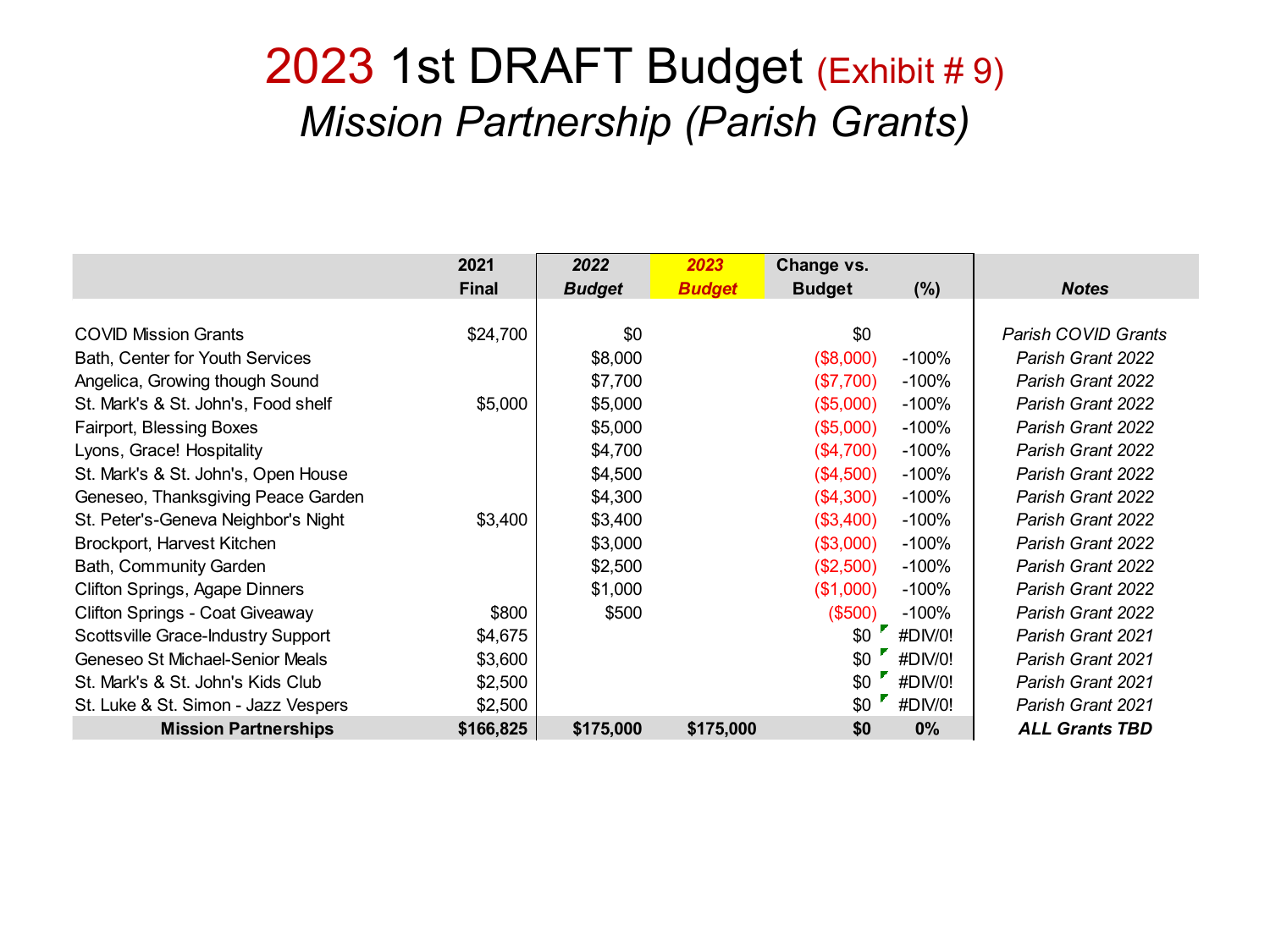#### 2023 1st DRAFT Budget (Exhibit # 10) *D&FMS and Leadership Development*

|                                                 | 2021         | 2022          | 2023          | Change vs.    |         |                           |
|-------------------------------------------------|--------------|---------------|---------------|---------------|---------|---------------------------|
|                                                 | <b>Final</b> | <b>Budget</b> | <b>Budget</b> | <b>Budget</b> | (%)     | <b>Notes</b>              |
|                                                 |              |               |               |               |         |                           |
| <b>D&amp;FMS Contribution</b>                   | \$286,522    | \$266,457     | \$283,700     | \$17,243      | 6%      | Increased income 2021     |
|                                                 |              |               |               |               |         |                           |
| C.P.E. Program                                  | \$6,000      | \$6,000       | \$6,000       | \$0           | 0%      |                           |
| Youth Programs & Events                         | \$0          | \$5,000       | \$5,000       | \$0           | 0%      |                           |
| CCD - Program / Christian Formation             | (\$3,257)    | \$2,500       | \$2,500       | \$0           | $0\%$   |                           |
| CCD - Trainers/Coord.                           | \$25,056     | \$27,500      | \$27,500      | \$0           | 0%      |                           |
| Diocesan Deans/Deacon Coord. - Stipends         | \$78,924     | \$79,000      | \$66,800      | (\$12,200)    | $-15%$  | Dean structure TBD        |
| Diocesan Deans/Deacon Coord. - Benefits         | \$28,455     | \$28,400      | \$24,100      | (\$4,300)     | $-15%$  | Dean structure TBD        |
| Diocesan Deans/Deacon Coord. - Expenses         | \$3,555      | \$4,000       | \$3,000       | (\$1,000)     | $-25%$  | Dean structure TBD        |
| <b>Educational Grants</b>                       | \$12,563     | \$15,000      | \$18,000      | \$3,000       | 20%     | Seminarian support        |
| Interfaith & Ecumenical Relations: Stipend      | \$2,950      | \$2,950       | \$2,950       | \$0           | 0%      |                           |
| Workshops, Programs & Events                    | \$5,377      | \$7,000       | \$7,000       | \$0           | 0%      |                           |
| Stewardship Training/Programs                   | \$1,000      | \$2,000       | \$2,000       | \$0           | $0\%$   |                           |
| Consulting - Cong. Health & Vitality            | \$1,200      | \$0           | \$0           | \$0           | #DIV/0! |                           |
| Interfaith & Ecumenical Programs                | \$0          | \$1,000       | \$1,000       | \$0           | $0\%$   |                           |
| <b>Colgate Rochester Crozer Divinity School</b> | \$10,000     | \$10,000      | \$10,000      | \$0           | $0\%$   |                           |
| COM: Operating expenses                         | \$1,183      | \$2,000       | \$2,000       | \$0           | 0%      |                           |
| <b>COM: Continuing Education Grants</b>         | \$4,500      | \$0           | \$0           | \$0           | #DIV/0! | Consolidate w/Edu, Grants |
| St. Paul's/Diocesan Education Series            | \$0          | \$1,500       | \$1,500       | \$0           | $0\%$   |                           |
| Deaf Ministry - Salary                          | \$54,500     | \$56,000      | \$0           | (\$56,000)    | $-100%$ | <b>TBD</b>                |
| Deaf Ministry - Benefits                        | \$27,183     | \$28,000      | \$0           | (\$28,000)    | $-100%$ | TBD                       |
| Deaf Ministry - Expense                         | \$677        | \$3,000       | \$0           | (\$3,000)     | $-100%$ | TBD                       |
| Deaf Ministry - Interpreters                    | \$3,750      | \$5,000       | \$5,000       | \$0           | 0%      |                           |
| <b>Leadership Development</b>                   | \$263,616    | \$285,850     | \$184,350     | (\$101,500)   | $-36%$  | <b>Deaf Ministry</b>      |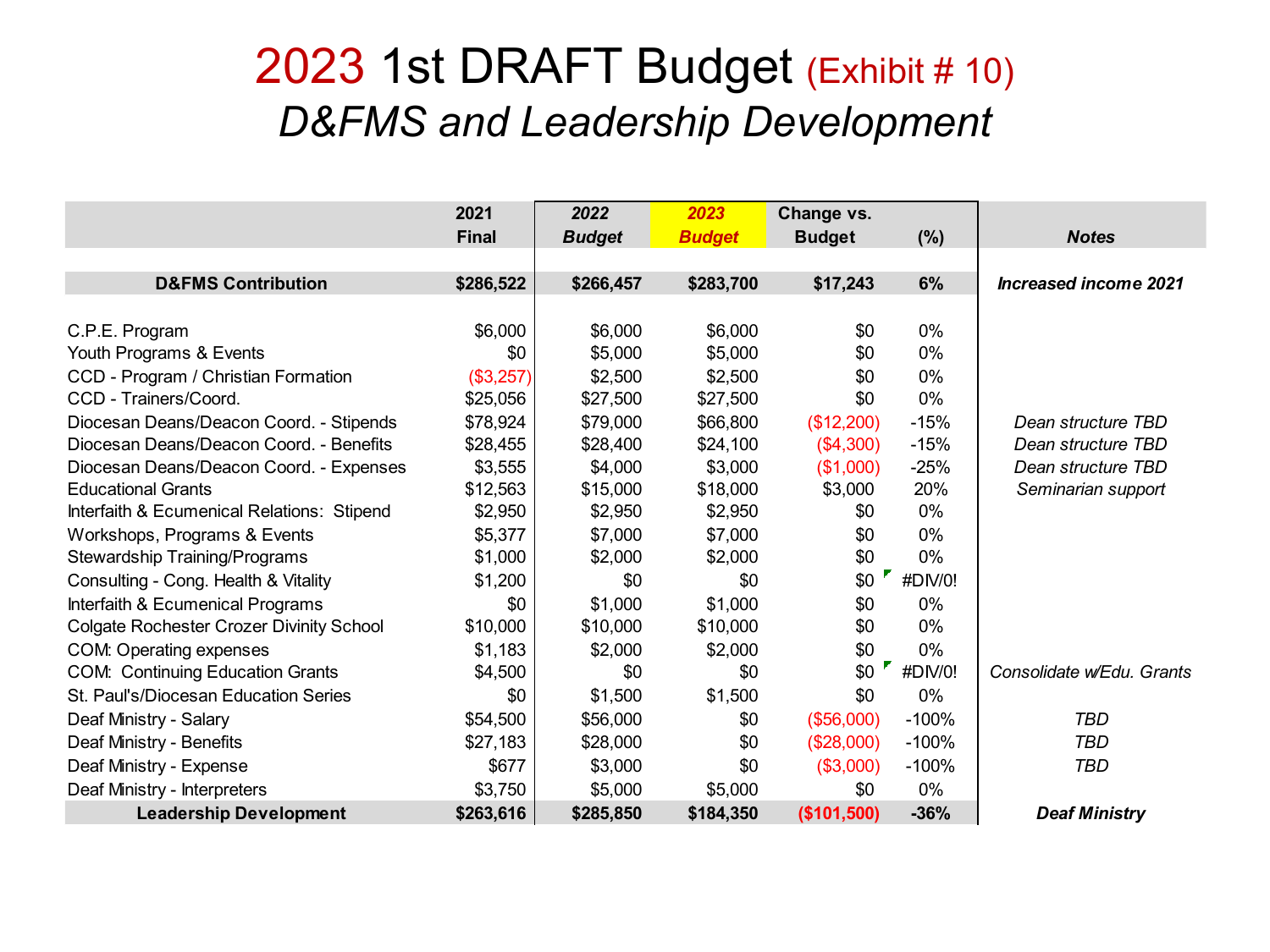### 2023 1st DRAFT Budget (Exhibit # 11) *Governance, Staff & Office Expense*

|                                         | 2021         | 2022          | 2023          | Change vs.    |         |                           |  |
|-----------------------------------------|--------------|---------------|---------------|---------------|---------|---------------------------|--|
|                                         | <b>Final</b> | <b>Budget</b> | <b>Budget</b> | <b>Budget</b> | (%)     | <b>Notes</b>              |  |
|                                         |              |               |               |               |         |                           |  |
| <b>District Deans Stipends</b>          | \$29,500     | \$29,500      | \$29,500      | \$0           | 0%      |                           |  |
| <b>Prison Ministry Committee</b>        | \$0          | \$500         | \$500         | \$0           | 0%      |                           |  |
| Committee on RRH&J                      | \$0          | \$500         | \$500         | \$0           | 0%      |                           |  |
| <b>Committee for Gay Ministry</b>       | \$0          | \$500         | \$500         | \$0           | 0%      |                           |  |
| <b>Public Policy Committee</b>          | \$0          | \$500         | \$500         | \$0           | $0\%$   |                           |  |
| Diocesan Convention                     | \$2,785      | \$3,000       | \$14,000      | \$11,000      | 367%    | In person                 |  |
| Diocesan Council                        | \$0          | \$500         | \$500         | \$0           | 0%      |                           |  |
| <b>Standing Committee</b>               | \$420        | \$500         | \$500         | \$0           | 0%      |                           |  |
| Trustees & HR                           | \$0          | \$500         | \$500         | \$0           | 0%      |                           |  |
| Diocesan Audit and Fiscal Manual        | \$15,900     | \$16,500      | \$17,500      | \$1,000       | 6%      | $MMB + Actual$            |  |
| <b>Bishop - Transition</b>              | \$1,482      | \$0           | \$50,000      | \$50,000      |         | Move to Governance        |  |
| Province II Assessment/Synod            | \$1,000      | \$1,000       | \$1,000       | \$0           | 0%      |                           |  |
| Deputies to General Convention          | \$0          | \$35,000      | \$0           | (\$35,000)    | $-100%$ | No Gen. Conv.             |  |
| Legal & Professional Fees               | \$1,811      | \$4,000       | \$6,000       | \$2,000       | 50%     | Excl. Litigation & Prop.  |  |
| <b>Litigation Expense</b>               | \$20,316     |               |               | \$0           |         | <b>Trustee Authorized</b> |  |
| Legal Fees - Visa Related               | \$120        |               |               | \$0           |         |                           |  |
| Legal Fees - Property Related           | \$16,398     | \$6,000       |               | (\$6,000)     | $-100%$ | <b>Trustee Authorized</b> |  |
| Misc.: Memberships & Sponsorships       | \$4,000      | \$2,500       | \$3,000       | \$500         | 20%     | 3-YR Avg.                 |  |
| Ministry of the Bishop                  |              |               | \$25,000      | \$25,000      |         | Title IV matters          |  |
| <b>Governance</b>                       | \$93,732     | \$101,000     | \$149,500     | \$48,500      | 48%     | <b>Bishop Transition</b>  |  |
|                                         |              |               |               |               |         |                           |  |
| Diocesan Staff - Salaries               | \$562,345    | \$579,105     | \$608,034     | \$28,929      | 5%      | Est. 5% increase          |  |
| Diocesan Staff - Benefits               | \$216,687    | \$234,700     | \$208,300     | (\$26,400)    | $-11%$  | Est. 4% increase          |  |
| Diocesan Staff - Expense                | \$5,232      | \$9,000       | \$16,000      | \$7,000       | 78%     | Increased travel          |  |
| <b>Diocesan Staff</b>                   | \$784,264    | \$822,805     | \$832,334     | \$9,529       | 1.2%    | <b>TBD</b>                |  |
|                                         |              |               |               |               |         |                           |  |
| <b>Communications /Public Relations</b> | \$927        | \$1,000       | \$1,000       | \$0           | 0%      |                           |  |
| Telecommunications                      | \$3,090      | \$3,000       | \$4,000       | \$1,000       | 33%     | Zoom Accts.               |  |
| Office Expense                          | \$40,095     | \$43,000      | \$44,000      | \$1,000       | 2%      | Rent increase             |  |
| Electronic Maintenance & Lease          | \$31,012     | \$30,000      | \$32,000      | \$2,000       | 7%      | Rate increases            |  |
| Diocesan Insurance                      | \$8,039      | \$10,000      | \$10,000      | \$0           | 0%      |                           |  |
| <b>Office Expense</b>                   | \$83,163     | \$87,000      | \$91,000      | \$4,000       | 5%      | <b>Rent &amp; IT</b>      |  |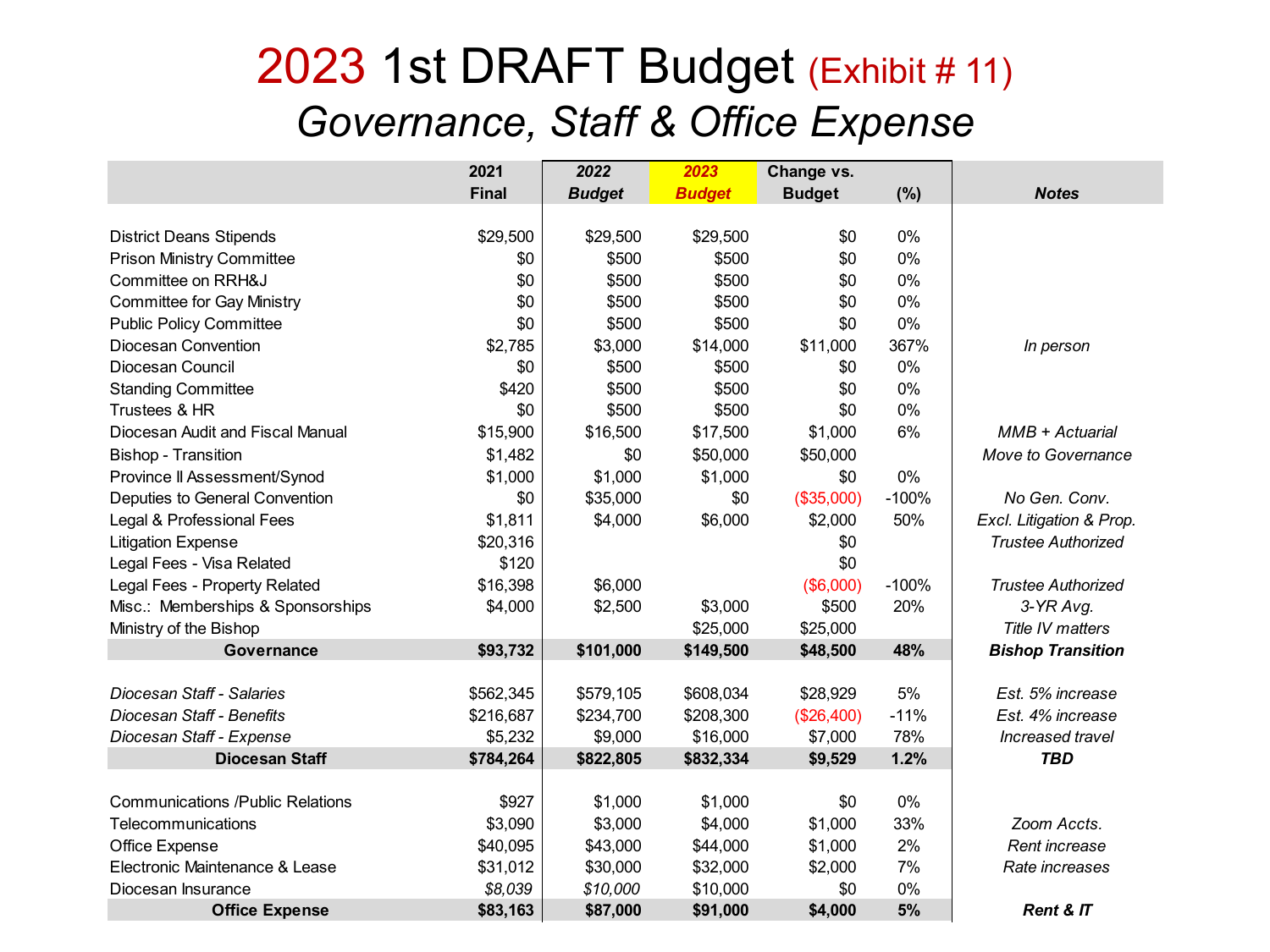### 2023 Staffing Diocesan Staff Roles (Exhibit S-1)



There are (6) full time, lay staff roles supporting the Bishop, Clergy and Lay Leadership across the Diocese.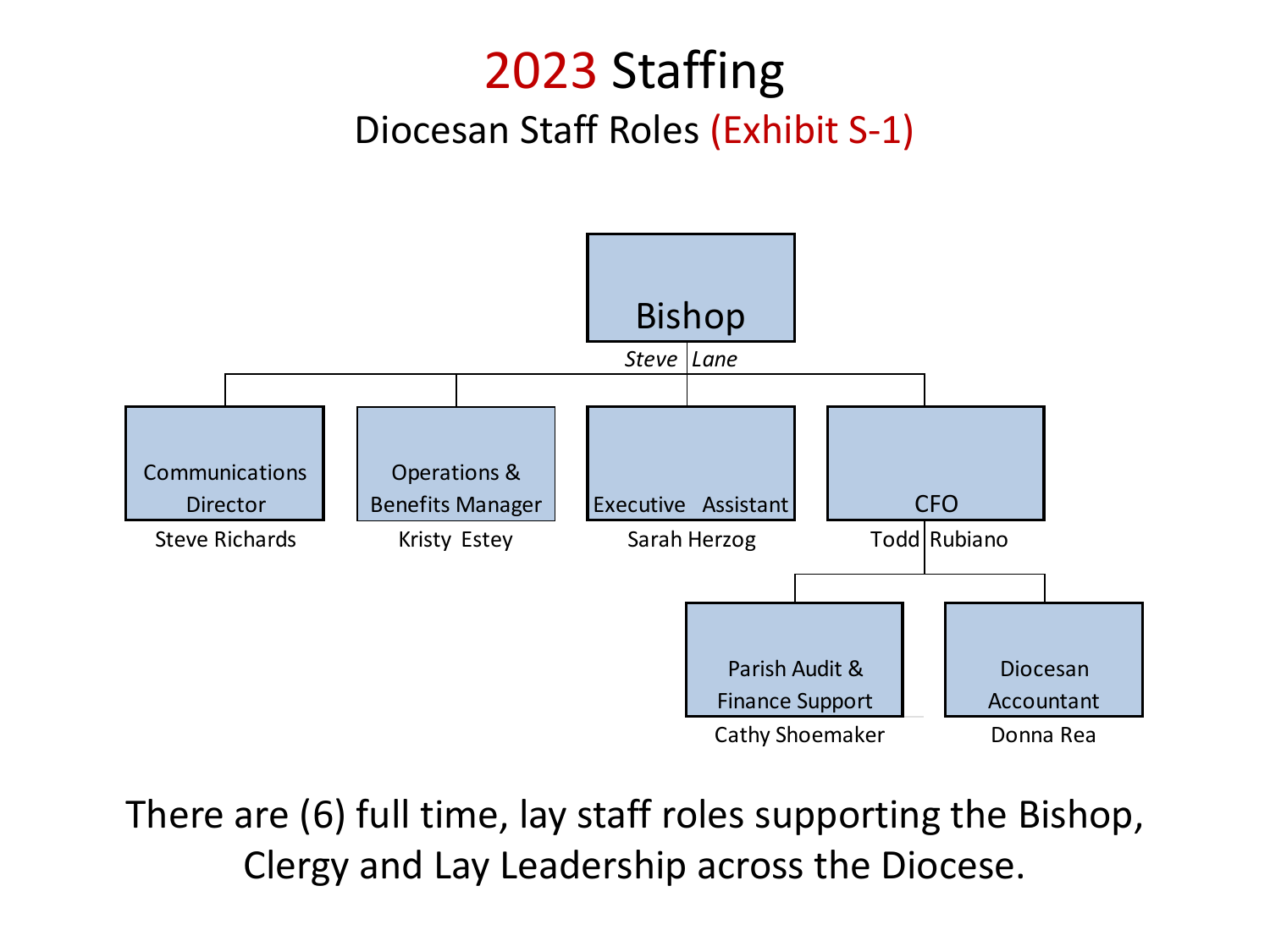# Compensation Analysis (Exhibit S-2)

- Clergy Salary Ranges last increased in 2019; inflation  $\sim$  12% since then.
- *SHRM (4/6/22): "Most U.S. organizations are planning a payroll budget increase of 4 percent or more this year, and a plurality of organizations are growing their salary merit-increase budgets by 5 percent or more, new research shows. Those increases continue to trail inflation."*
- (5/6/22): *U.S. wages continued to climb last month (April), up 5.5 percent year-over-year, driving concerns about an inflationary wage spiral.*
- We want to strike a balance between: The need to attract & retain new clergy (particularly for small churches), and the limited financial resources of most small churches.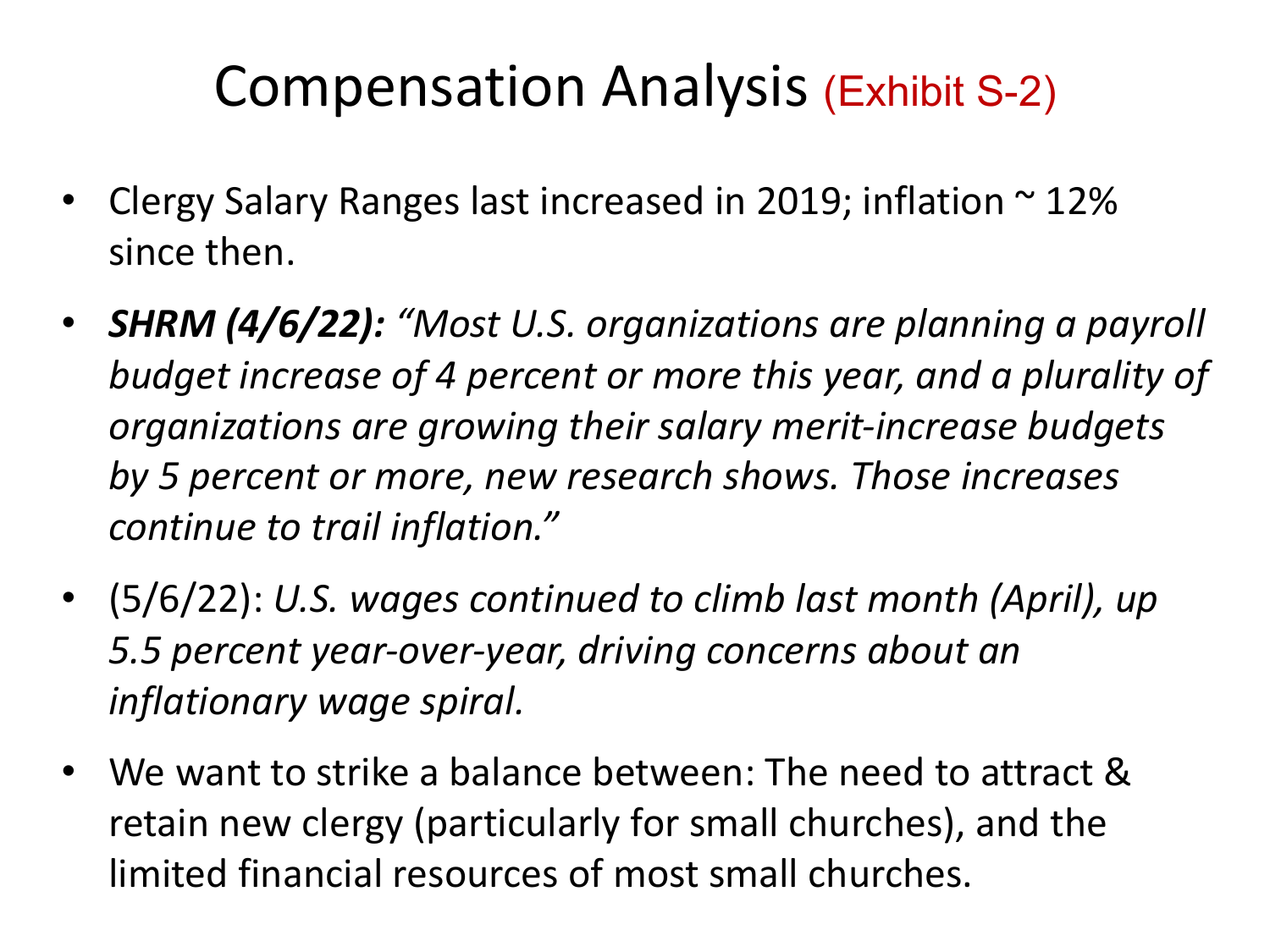### 2023 1st DRAFT Staffing Diocesan Salary Ranges (Exhibit S-3)

|                                          |              | <b>Years of</b> |         |                          |         |
|------------------------------------------|--------------|-----------------|---------|--------------------------|---------|
|                                          |              | <b>Service</b>  |         | <b>SALARY RANGE (FT)</b> |         |
|                                          | <b>Roles</b> | 5/1/2022        | Min.    | Midpoint                 | Max.    |
| <b>POSITION (* includes SECA)</b>        |              |                 |         |                          |         |
| Rector/Priest in Charge (Mem > 1200) *   | 0.0          |                 | 110,688 | 138,360                  | 166,032 |
| Rector/Priest in Charge (Mem 601-1200) * | 3.0          | 12.8            | 96,852  | 121,065                  | 145,278 |
| Rector/Priest in Charge (Mem 301-600) *  | 2.0          | 41.5            | 83,016  | 103,770                  | 124,524 |
| Rector/Priest in Charge (Mem 151-300) *  | 8.0          | 7.0             | 69,180  | 86,475                   | 103,770 |
| Rector/Priest in Charge (Mem < 150) *    | 14.0         | 7.0             | 55,344  | 69,180                   | 83,016  |
| Other Priests (Asst./Chaplain)*          | 3.0          | 15.5            |         | n/a                      |         |
| <b>Total Diocese</b>                     | 30.0         | 9.0             |         |                          |         |
| Bishop *                                 | 1.0          |                 | 140,000 | 160,000                  | 180,000 |
| Chief Financial Officer, CFO             | 1.0          | 11.2            | 86,400  | 108,000                  | 129,600 |
| Operations & Benefits Manager            | 1.0          | 13.8            | 52,000  | 65,000                   | 78,000  |
| Parish Audit & Finance                   | 1.0          | 18.3            | 48,000  | 60,000                   | 72,000  |
| <b>Communications Director</b>           | 1.0          | 4.8             | 48,000  | 60,000                   | 72,000  |
| Diocesan Accountant                      | 1.0          | 2.7             | 48,000  | 60,000                   | 72,000  |
| <b>Executive Assistant</b>               | 1.0          | 1.4             | 37,500  | 50,000                   | 62,500  |
| <b>TOTAL:</b>                            | 7.0          |                 |         |                          |         |

*Proposed* salary ranges for Rectors/Priests increased ~ \$2,300-\$3,500 All other positions remain the same as 2022 *\* Clergy positions include SECA allowance and any housing allowance* <sup>20</sup>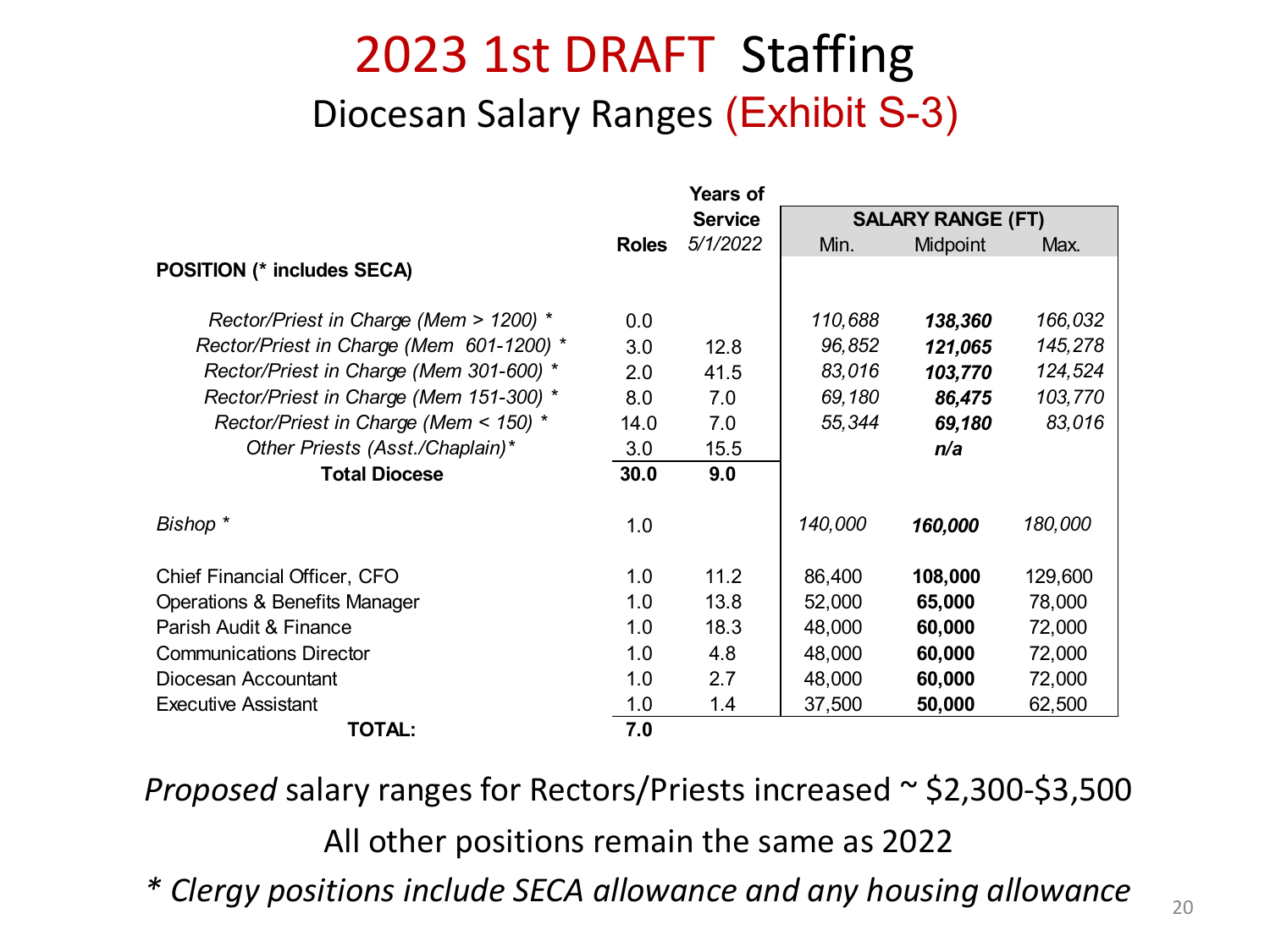### 2023 1st DRAFT Staffing Diocesan Staff: Total Compensation (Exhibit S-4)

|                                                     |              | <b>Service</b> | 2023         | <b>Expense</b>       |
|-----------------------------------------------------|--------------|----------------|--------------|----------------------|
|                                                     | <b>Roles</b> | 5/1/2022       | <b>TOTAL</b> | <b>Reimbursement</b> |
| <b>POSITION (* includes SECA)</b>                   |              |                |              |                      |
| Bishop *                                            | 1.0          |                | \$177,900    | \$10,000             |
| <b>Chief Financial Officer, CFO</b>                 | 1.0          | 11.2           | \$155,500    | \$1,000              |
| <b>Operations &amp; Benefits Manager</b>            | 1.0          | 13.8           | \$94,900     | \$1,000              |
| Parish Audit & Finance                              | 1.0          | 18.3           | \$91,200     | \$1,000              |
| <b>Communications Director</b>                      | 1.0          | 4.8            | \$106,440    | \$1,000              |
| Diocesan Accountant                                 | 1.0          | 2.7            | \$79,960     | \$1,000              |
| <b>Executive Assistant</b>                          | 1.0          | 1.4            | \$74,480     | \$1,000              |
| <b>TOTAL:</b>                                       | 7.0          |                | \$780,380    | \$16,000             |
| Pool for potential salary increases (eff. 01/01/23) |              |                | \$28,954     |                      |
| <b>Expense Reimbursement</b>                        |              |                | \$16,000     |                      |
| NYS payroll related insurance                       |              |                | \$7,000      |                      |
| <b>TOTAL Diocesan Staff Budget</b>                  |              |                | \$832,334    |                      |

- **Total Compensation includes** Salary, Housing, \*SECA, FICA, pension contributions, life, disability & health insurance.
- **Reimbursed expenses include** Travel, continuing education, sabbatical, etc.
- Pool for potential salary increases: *5.0 %* (effective 01/01/23)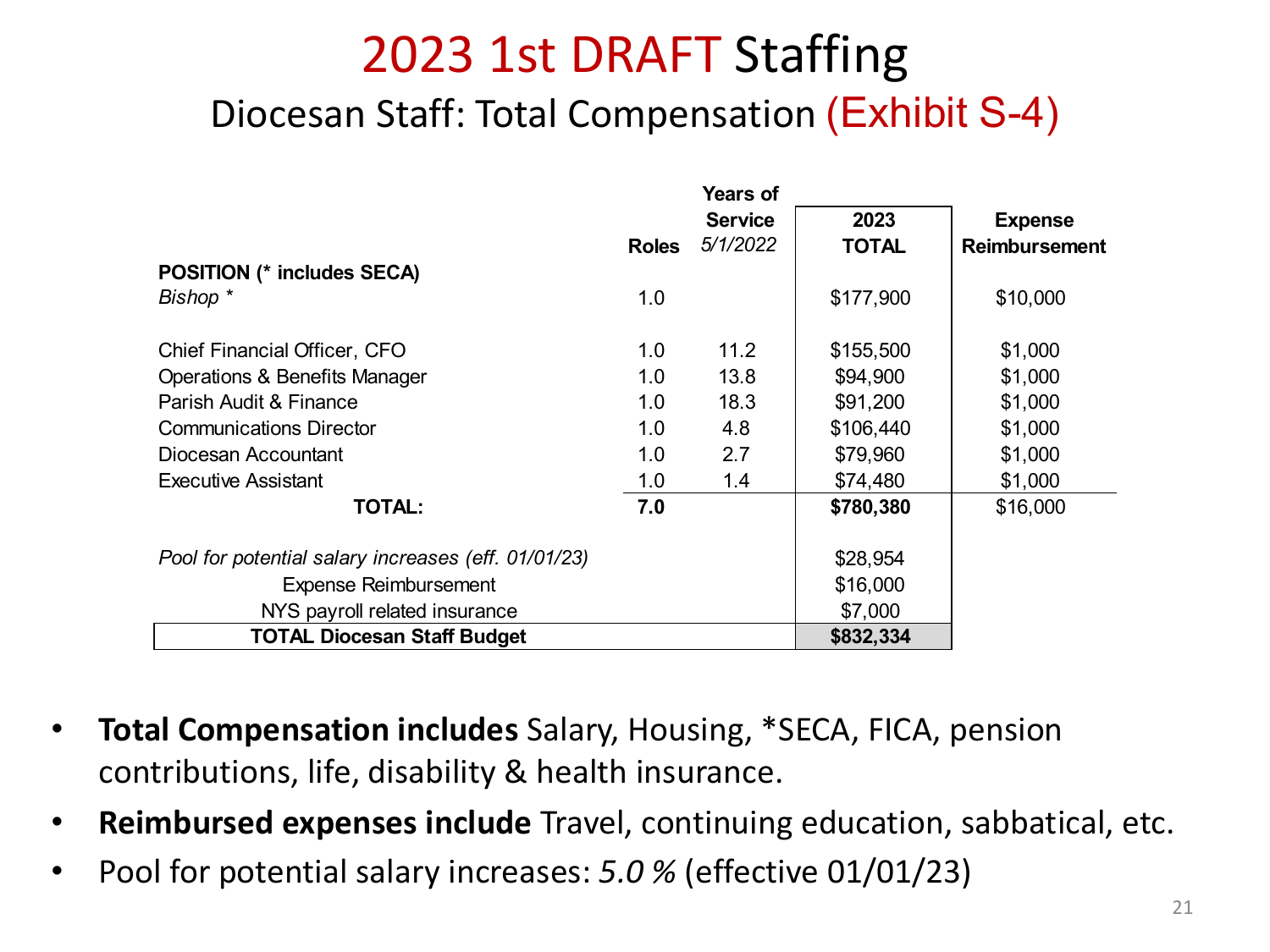## 2022 Staffing

#### Diocesan Clergy Leadership Roles (Exhibit S-5)



Four part-time *Diocesan Dean Roles* were created in 2019 (with 3-YR Terms) as an experiment to expand the breadth of skills/experiences required, in a flexible structure, that provided ongoing leadership development opportunities for talented clergy leaders within our diocese.

#### *Diocesan Dean structure for 2023 is still TBD.*

*Partnership Roles* are paid by the Partner (not directly by the Diocese).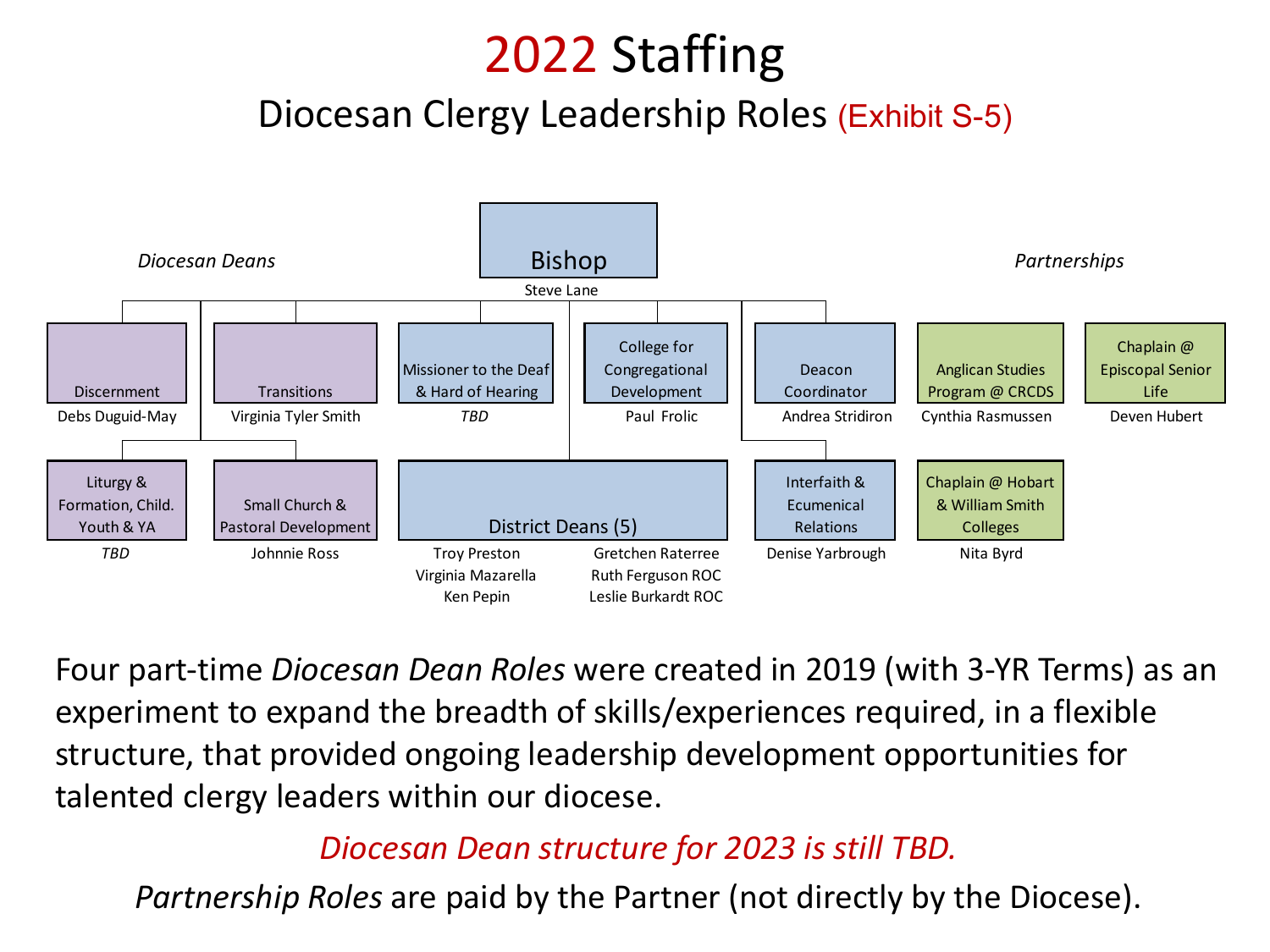### 2022 Staffing

#### Diocesan Clergy Leadership Roles (Exhibit S-6)

|                                                   |      | Annual               | <b>All other</b> | Total        | Annual       |
|---------------------------------------------------|------|----------------------|------------------|--------------|--------------|
|                                                   |      | Roles Salary/Stipend | Compensation     | (Individual) | <b>TOTAL</b> |
| <b>POSITION (* includes SECA)</b>                 |      |                      |                  |              |              |
| Diocesan Dean - Small Church & Pastoral Dev.*     | 1.0  | \$35,000             | \$6,300          | \$41,300     | \$41,300     |
| Diocesan Deans*                                   | 2.0  | \$24,000             | \$4,320          | \$28,320     | \$56,640     |
| Director, College for Congregational Development* | 1.0  | \$15,450             | \$2,781          | \$18,231     | \$18,231     |
| Deacon Coordinator*                               | 1.0  | \$5,000              | \$900            | \$5,900      | \$5,900      |
| District Deans*                                   | 5.0  | \$5,000              | \$900            | \$5,900      | \$29,500     |
| Ecumenical and Interfaith Relations*              | 1.0  | \$2,500              | \$450            | \$2,950      | \$2,950      |
|                                                   | 11.0 |                      |                  |              | \$154,521    |

With the move from 4 to 3 Diocesan Deans in January, the stipends for the Dean for Transition and the Dean for Discernment were increased to \$24,000, effective 01/01/2022.

*Diocesan Dean structure for 2023 is still TBD.*